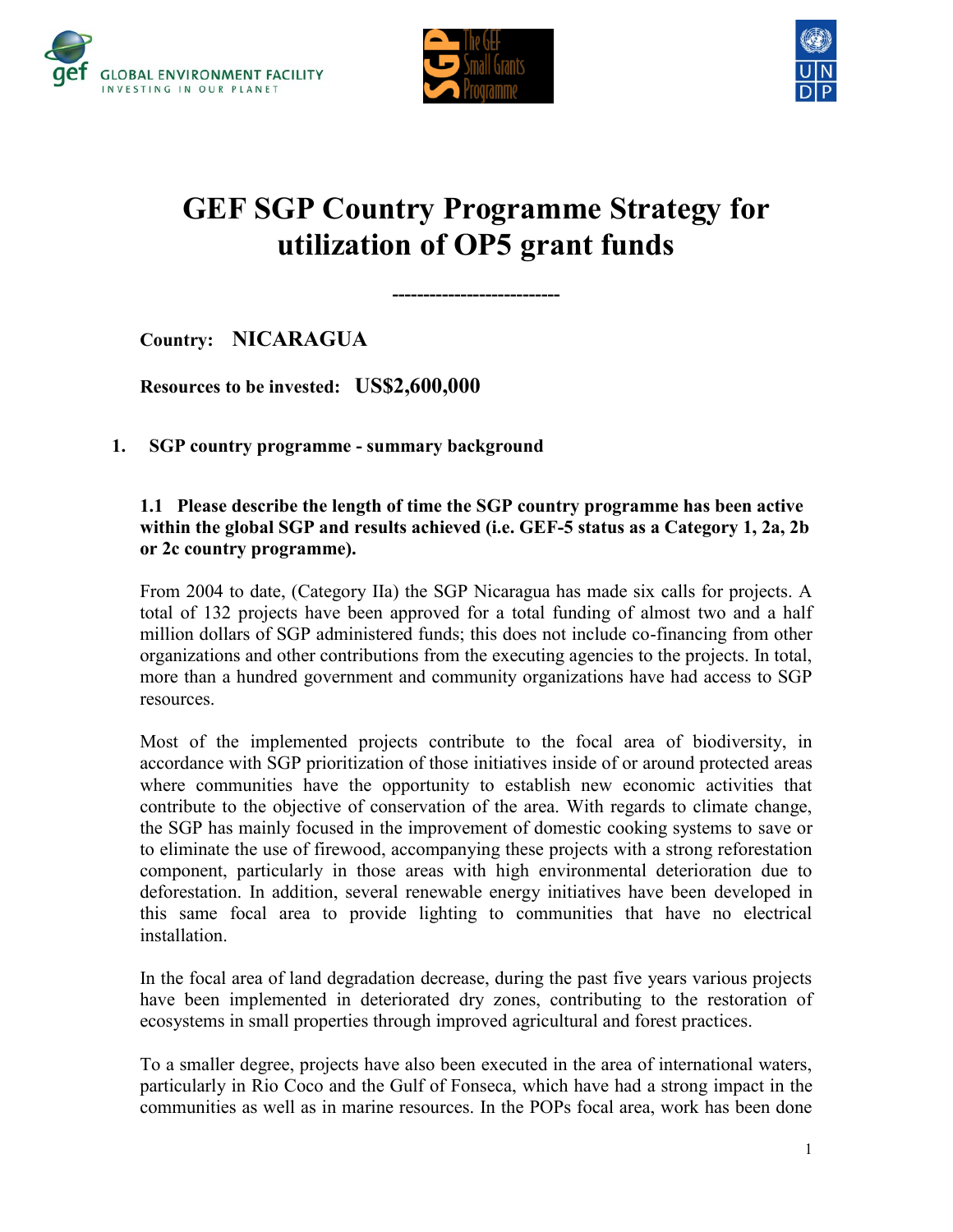





through three projects in the municipality of El Viejo and one in Jinotega, basically to sensitize the population on the consequences of the use of this type of chemicals as well as in the promotion of organic agriculture.

|                | Year Biodiversity | Climate change | <b>POPS</b> |                         | Land degradation |
|----------------|-------------------|----------------|-------------|-------------------------|------------------|
|                |                   |                |             | International           |                  |
|                |                   |                | $\Omega$    | waters                  |                  |
| $\mathcal{D}$  | 14                | ↑              | $\Omega$    |                         | າ                |
| 3              | 21                |                |             |                         |                  |
| $\overline{4}$ | 8                 |                |             |                         |                  |
| 5              | 29                |                |             |                         |                  |
| 6              | 8                 |                |             | $\overline{\mathbf{3}}$ |                  |
|                | 87                | 17             |             |                         | 18               |
|                |                   |                |             | 6                       |                  |
|                |                   |                |             |                         |                  |

# **Project by focal area**

As proposed in the first two strategies (2004 to 2009), the SGP emphasis is in strengthening the role of community-based organizations in environmental management, thus our main counterparts are those organizations. However, we have also worked with a good number of non-governmental organizations, characterized by their experience in the territory and in joint working methodologies with local actors, including important decision making in project execution. These NGO´s also create and strengthen local capacities, so they consider implementing projects only in the first phase, while in the future community organizations should implement the projects directly.

It is worth noting that within the community organizations an effort has been made to privilege the participation of women groups and indigenous communities; therefore, when appraising proposals, a higher qualification is granted to this type of organizations. Also, in the case of women, the SGP has tried to improve methodologies for convening and intervention in order to promote a greater and more effective participation at beneficiaries' level as well as inside the organizational structures.

### **1.2 Please update key baseline considerations for the SGP country programme Strategy, major partnerships, and existing sources of co-financing (including from government, bilateral and other sources).**

One of the main strengths of the SGP Nicaragua is the collaboration of the UNDP CO, which provides additional resources and institutional support since 2004. Another strong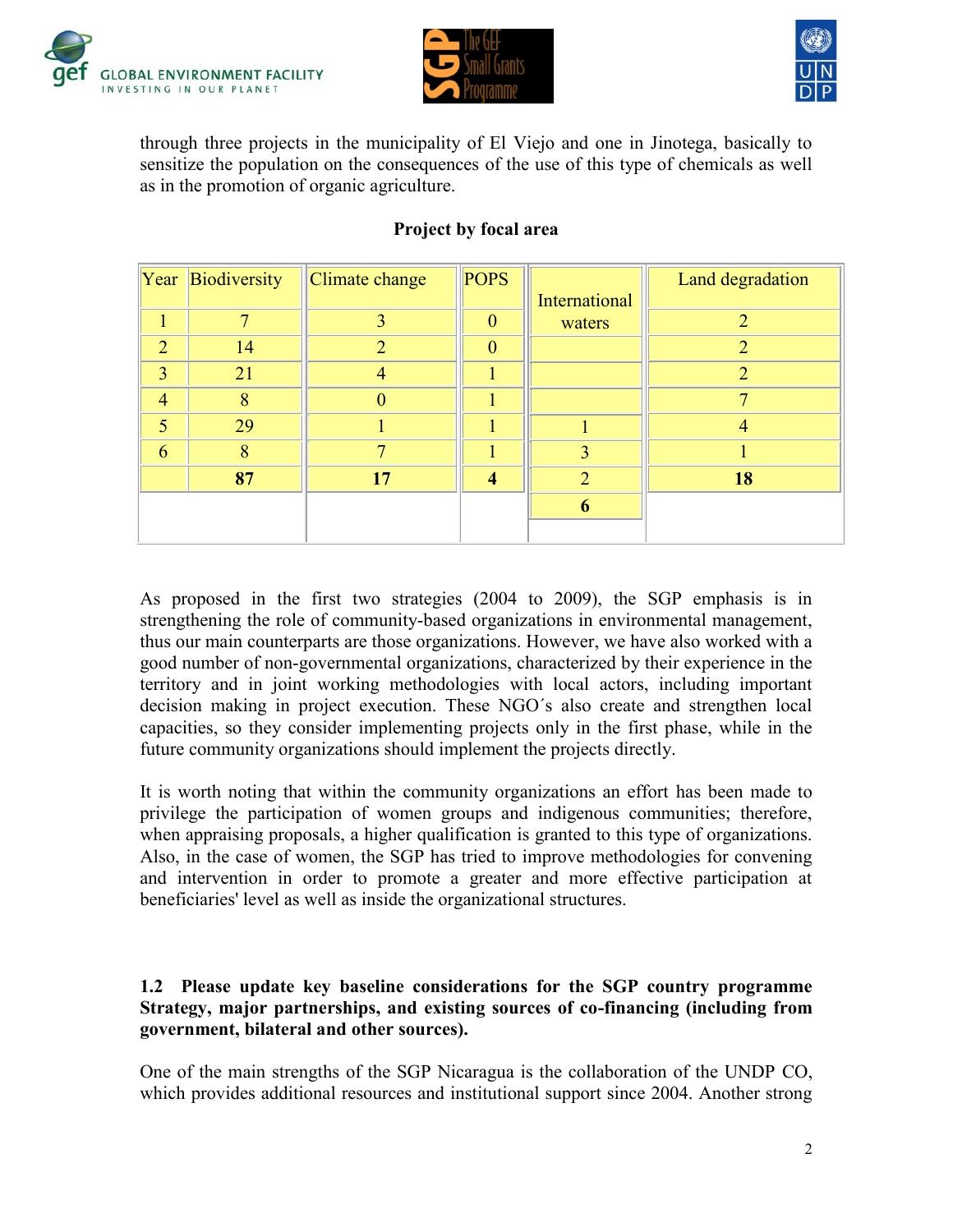





partner is MARENA, particularly the GEF focal point, with whom our current program strategy has been defined. The main contribution of MARENA is the participation of its territorial delegations in the different SGP activities, including monitoring and evaluation processes, and also ensuring a stronger participation of community organizations during the call for project submissions.

On the other hand, as far as co-financing is concerned, the Dutch organization HIVOS, which co-financed renewable energy projects during OP4 Y3 period, has also committed to do so for OP5 cycle.

Concerning gender issues, we have the support of the UN Women Agency, and for the indigenous topic, we have the support of the Nicaraguan Indigenous and African-American descendants Consultative Committee, which represents all original domestic ethnics.

### 2. **SGP country programme niche**

## **2.1 Please list the dates of the country ratification of the relevant Rio Conventions and relevant national planning frameworks:**

Table 1. List of relevant conventions and national/regional plans or programmes

| <b>Rio Conventions + national planning frameworks</b>                       | Date of ratification / completion                      |
|-----------------------------------------------------------------------------|--------------------------------------------------------|
| UN Convention on Biological Diversity (CBD)                                 | November $15th$ , 1995                                 |
| CBD National Biodiversity Strategy and Action Plan<br>(NBSAP)               | August 20 <sup>th</sup> , 2002                         |
| UN Framework Convention on Climate Change (UNFCCC)                          | September $29th$ , 1995 (published on<br>October 24th) |
| UNFCCC National Communications $(1st, 2nd)$                                 | June $1^{st}$ 2001/2010                                |
| <b>UNFCCC Nationally Appropriate Mitigation Actions</b><br>(NAMA)           | NO                                                     |
| UN Convention to Combat Desertification (UNCCD)                             | 1997/ published in March 1998                          |
| <b>UNCCD National Action Programmes (NAP)</b>                               | 2005                                                   |
| Stockholm Convention (SC)                                                   | October $14th$ , 2005                                  |
| SC National Implementation Plan (NIP)                                       | NO                                                     |
| World Bank Poverty Reduction Strategy Paper (PRSP)                          | 1999                                                   |
| GEF National Capacity Self-Assessment (NCSA)                                | 2004                                                   |
| GEF-5 National Portfolio Formulation Exercise (NPFE)                        | NO                                                     |
| Strategic Action Programmes (SAPs) for shared international<br>water-bodies | NΟ                                                     |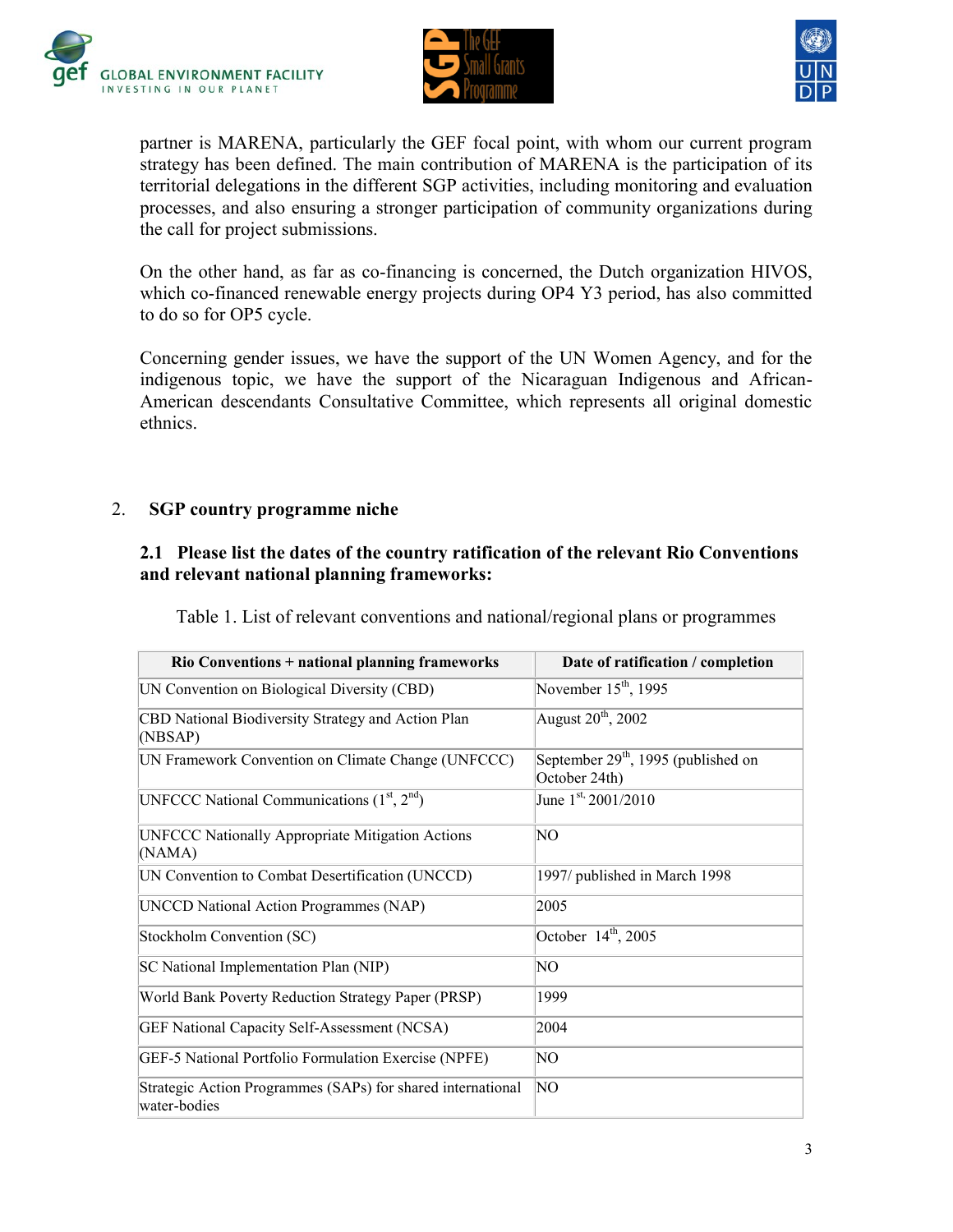





**2.2 Please describe how the SGP country programme will use OP5 resources to support implementation of national priorities in relation to GEF-5 Strategic Priorities. How will civil society and community-based projects be facilitated and coordinated to help the country achieve its priorities and achieve the objectives of the global conventions?**

SGP is going to continue strengthening the role of rural and indigenous communities in environmental management, mainly in protected areas and the buffer zones. In relation to the Biodiversity Convention, SGP will seek to contribute to the conservation and sustainable management of biodiversity, especially of the endemic and endangered species.

Likewise in terms of international commitments on climate change, it will be promoting the use of renewable energy as well as the implementation agricultural and forest climate proofing practices that reduce emissions of CO2. These same practices would also contribute to achieving the objectives of the UN Convention to Combat Desertification.

On the other side, it will extend the actions in the International waters focal area, especially focusing in the Gulf of Fonseca ( Honduras, Nicaragua & El Salvador) and the Rio Coco ( Honduras & Nicaragua), in the topic of land-based pollution avoided in international waters, conservation of mangrove forests and the sustainable managements of the marine/coastal areas.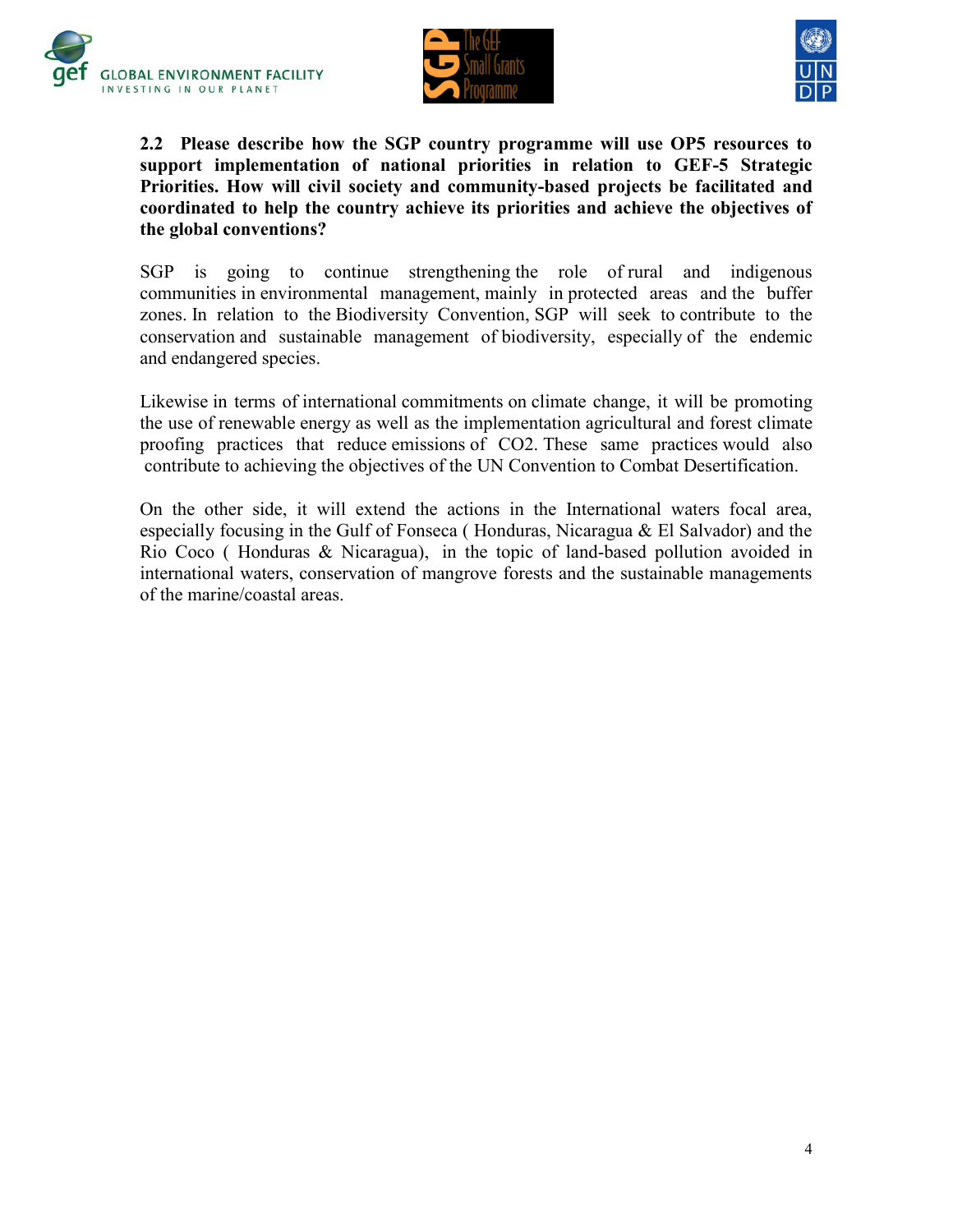





## **2.3 Please insert or annex a map of the region indicating a geographic focus, if relevant.**

During OP5 cycle, SGP aims to work mainly in protected areas with international recognition, dry lands, sites with endemic resources, likewise national priority areas for adaptation of climate change.

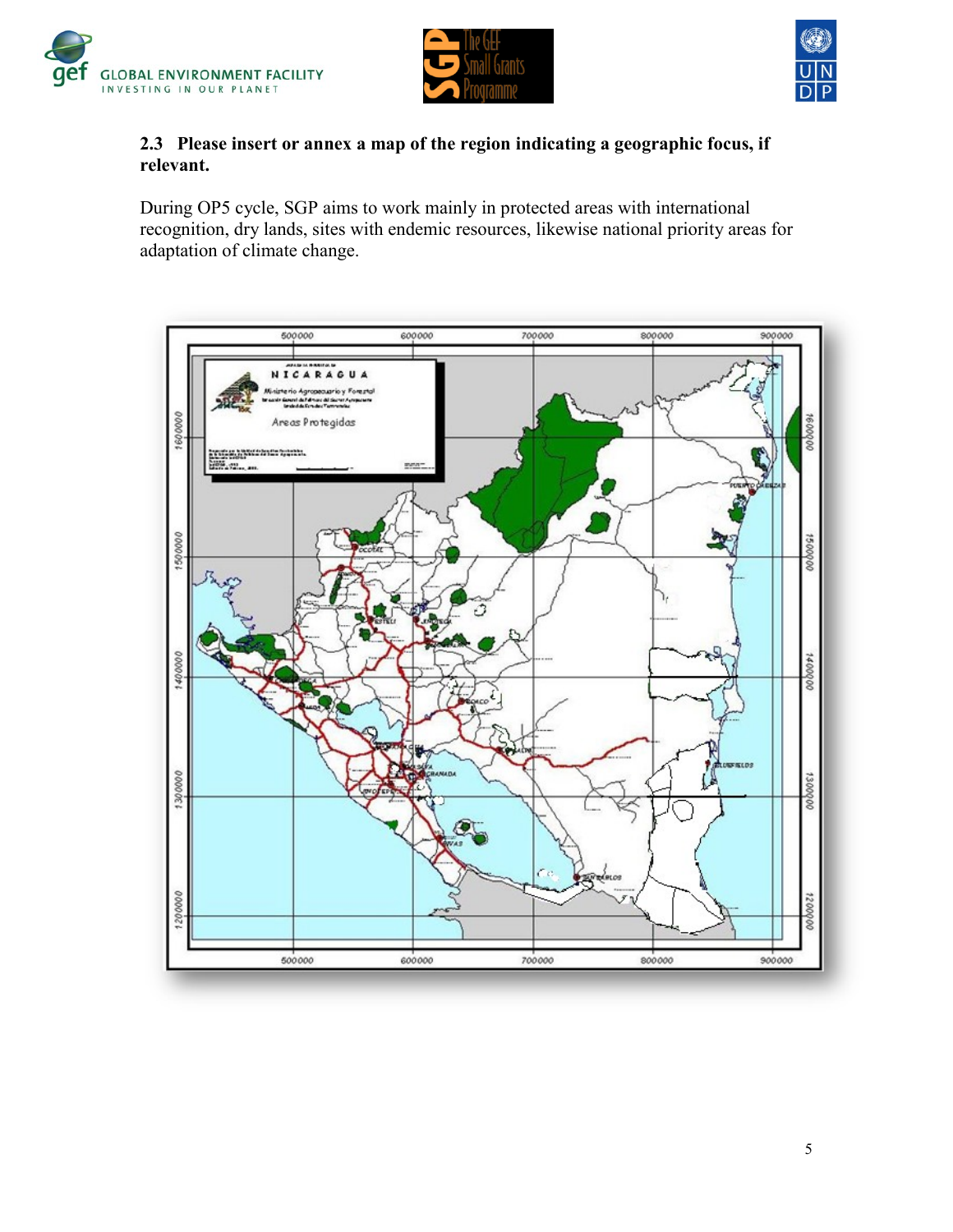





**2.4 Please fill in the table below detailing the target OP5 global project objectives described in the GEF CEO endorsement documents. SGP country programmes are invited to establish the SGP niche for grant-making in relation to the national priorities as applicable, outlined above, and the OP5 project objectives for the focal areas, as relevant**

## *Table 2. Consistency with national priorities*

| OP5 project objectives                                                                                                                                                                             | <b>National priorities</b>                                                                                                                                                                                                                                                                                                                                                                                                                                                                                                                                                                                                                                                                                                                                                                   |                                                                                                                                                                                                                                                                                                                                                                                                               |
|----------------------------------------------------------------------------------------------------------------------------------------------------------------------------------------------------|----------------------------------------------------------------------------------------------------------------------------------------------------------------------------------------------------------------------------------------------------------------------------------------------------------------------------------------------------------------------------------------------------------------------------------------------------------------------------------------------------------------------------------------------------------------------------------------------------------------------------------------------------------------------------------------------------------------------------------------------------------------------------------------------|---------------------------------------------------------------------------------------------------------------------------------------------------------------------------------------------------------------------------------------------------------------------------------------------------------------------------------------------------------------------------------------------------------------|
| SGP OP5 Immediate Objective 1:<br>Improve sustainability of protected<br>areas and indigenous and community<br>conservation areas through<br>community-based actions                               | Formal and informal environmental<br>education;<br>Surveillance and control of natural protected areas,<br>resources, in particular of biodiversity neighboring or corridors<br>in danger of extinction; primary and<br>secondary forest management, as well <sup>*</sup><br>regeneration;<br>community<br>as<br>student native plants nurseries; to groups<br>restore and conserve life corridors; environmental<br>norm and control of aquaculture plans management.<br>areas; environmental<br>protected<br>in<br>management<br>through<br>ecological<br>parks,<br>prioritizing<br>participation of women; community rural tourism as a tool for<br>rural tourism in protected areas; support strengthening<br>to the indigenous communities in the<br>administration of protected areas. | * To strengthen the role of<br>communities in handling<br>natural resources in<br>To<br>promote<br>the<br>and participation of women<br>in<br>SINAP's<br>municipal <sup>*</sup> To continue supporting<br>the initiatives for community<br>protected<br>areas.<br>* To strengthen the role of<br>indigenous communities<br>in the administration of<br>protected areas with due<br>respect for their uses and |
| SGP OP5 Immediate Objective 2:<br>Mainstream biodiversity<br>conservation and sustainable use into<br>production landscapes, seascapes<br>and sectors through community<br>initiatives and actions | protection of marine coastal areas; * To facilitate coastal<br>campaigns for conservation of marine communities<br>turtles; conservation and sustainable use management of coastal<br>of flora and fauna while attending marine systems<br>human needs;                                                                                                                                                                                                                                                                                                                                                                                                                                                                                                                                      | customs.                                                                                                                                                                                                                                                                                                                                                                                                      |
| SGP OP5 Immediate Objective 3:<br>Promote the demonstration,<br>development and transfer of low<br>carbon technologies at the<br>community level                                                   | Energy and water saving in residential,<br>industrial and trade zones; to promote *To promote the use of<br>adaptation measures to face the impact improved cookers and<br>of climate change (construction of wells ovens in deforested areas<br>and aqueducts, reception and harvest of in the process of<br>water, resistant seeds,<br>diversification, (new economic and promote the use of<br>productive activities); to improve early renewable energy<br>warning<br>systems<br>and<br>incorporation of clean technologies to communities with no                                                                                                                                                                                                                                       | agricultural desertification *To<br>response; particularly in                                                                                                                                                                                                                                                                                                                                                 |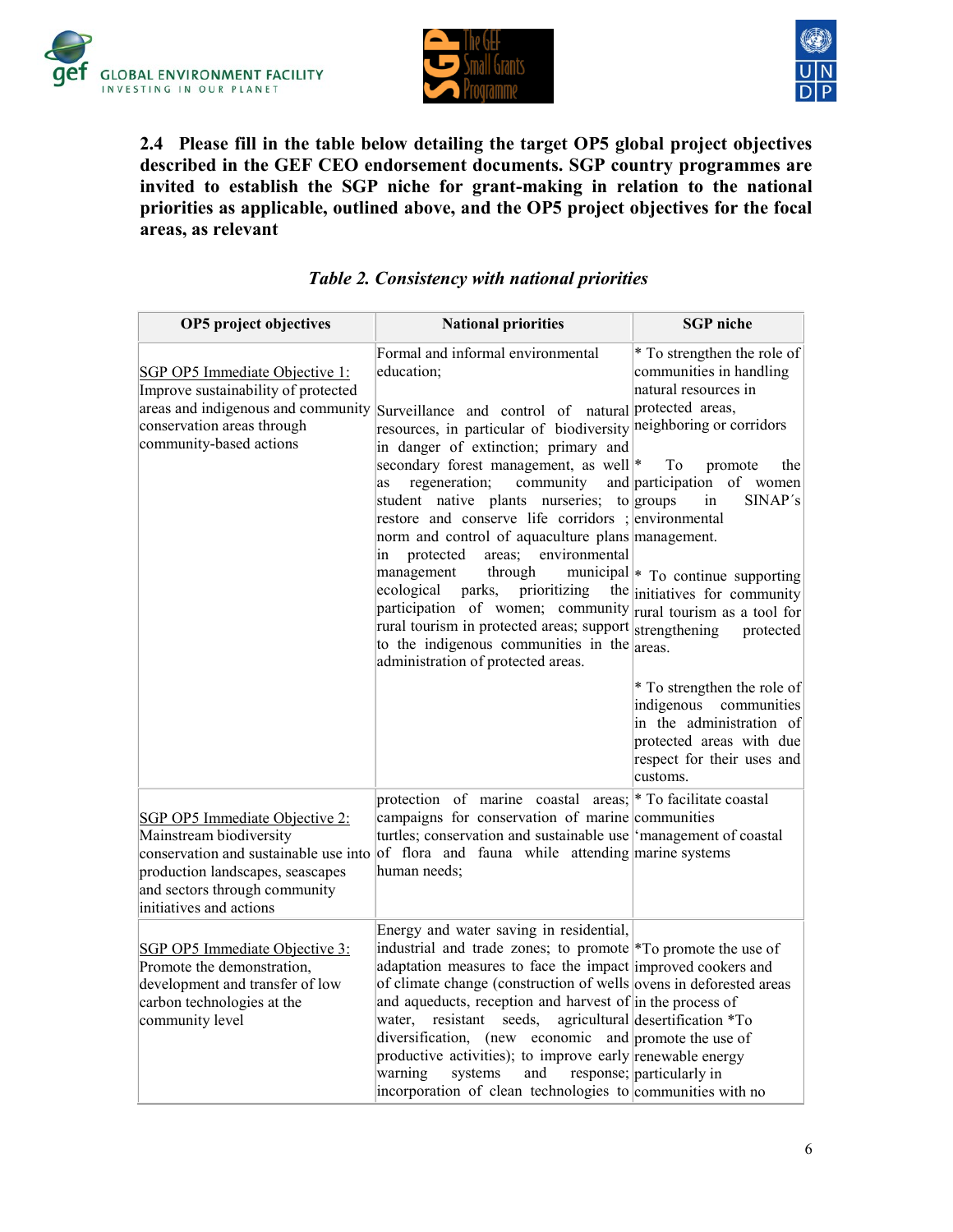





|                                                                                                                                                                                                              | diminish emission of greenhouse effect access to electricity.<br>gasses; to implement adaptation works<br>in the basins;                                                                                                                |                                                                                                                                                                                                                    |
|--------------------------------------------------------------------------------------------------------------------------------------------------------------------------------------------------------------|-----------------------------------------------------------------------------------------------------------------------------------------------------------------------------------------------------------------------------------------|--------------------------------------------------------------------------------------------------------------------------------------------------------------------------------------------------------------------|
| SGP OP5 Immediate Objective 4:<br>Promote and support energy<br>efficient, low carbon transport at the<br>community level                                                                                    | increase investment for energy<br>generation by renewable sources;                                                                                                                                                                      | *To promote projects for<br>energy efficient in water<br>transportation                                                                                                                                            |
| <b>SGP OP5 Immediate Objective 5:</b><br>Support the conservation and<br>enhancement of carbon stocks<br>through sustainable management and<br>climate proofing of land use, land<br>use change and forestry | To promote energy forestry and<br>improved cookers in deforested areas;                                                                                                                                                                 | * Promote projects for<br>integrated management of<br>small properties that<br>include natural<br>regeneration and<br>reforestation.<br>* To promote community<br>projects for the building<br>of energy forestry. |
| SGP OP5 Immediate Objective 6:<br>Maintain or improve flow of agro-<br>ecosystem and forest ecosystem<br>services to sustain livelihoods of<br>local communities                                             | Eliminate the use of fire in agriculture;<br>to impel production policies and<br>consumption, to promote energy and<br>water saving and appropriate handling<br>of solid waste; recycling program; to<br>promote silvo-pastoral systems | * Incentives to rural<br>communities for good<br>agricultural, aquiculture,<br>forest and silvo-pastoral<br>practices.<br>* Promote water harvest<br>in degraded lands to<br>improve production.                   |
| SGP OP5 Immediate Objective 7:<br>Reduce pressures at community level<br>from competing land uses (in the<br>wider landscapes)                                                                               | To elaborate a Land Use National Plan;<br>motivate planting in high-yielding soils                                                                                                                                                      | * To support community<br>participation in the<br>execution of land use<br>planning and protected<br>areas management plans.                                                                                       |
| <b>SGP OP5 Immediate Objective 8:</b><br>Support transboundary water body<br>management with community-based<br>initiatives                                                                                  | To promote good practices in<br>aquaculture; appropriate handling of<br>solid waste; recycling program.                                                                                                                                 | * To promote<br>participation of organized<br>groups in appropriate<br>handling of solid waste, in<br>coastal areas.                                                                                               |
| SGP OP5 Immediate Objective 9:<br>Promote and support phase out of<br>POPs and chemicals of global<br>concern at community level                                                                             | To approve and to implement the<br>National Implementation Plan in<br>compliance of the Stockholm<br>Convention                                                                                                                         | *To promote agricultural<br>good practices in<br>substitution of chemicals<br>(organic production).                                                                                                                |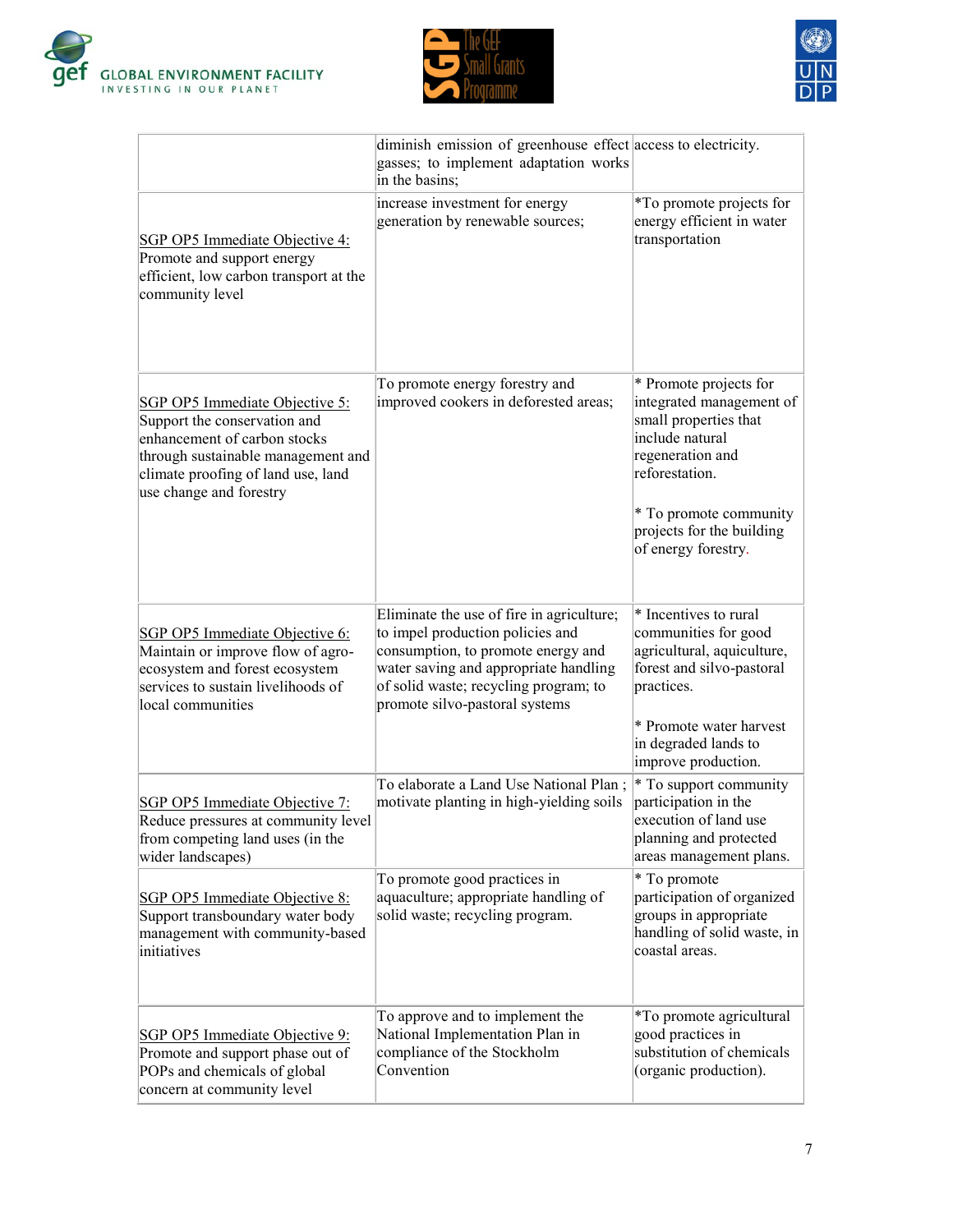





|                                                                                                                                                                                                                                                                                                                                                                                       |                                                                                                                                                                                                                                                                                                                                                                                                               | <i>*To develop projects in</i><br>communities affected by<br>intensive use of chemicals<br>in agriculture                                                                                                                                                                                                                                                                                                                               |
|---------------------------------------------------------------------------------------------------------------------------------------------------------------------------------------------------------------------------------------------------------------------------------------------------------------------------------------------------------------------------------------|---------------------------------------------------------------------------------------------------------------------------------------------------------------------------------------------------------------------------------------------------------------------------------------------------------------------------------------------------------------------------------------------------------------|-----------------------------------------------------------------------------------------------------------------------------------------------------------------------------------------------------------------------------------------------------------------------------------------------------------------------------------------------------------------------------------------------------------------------------------------|
| SGP OP5 Immediate Objective 10:<br>Enhance and strengthen capacities of<br>CSOs (particularly community-based<br>organizations and those of<br>indigenous peoples) to engage in<br>consultative processes, apply<br>knowledge management to ensure<br>adequate information flows,<br>implement convention guidelines,<br>and monitor and evaluate<br>environmental impacts and trends | To stimulate a new environmental<br>culture of humanity and solidarity<br>whose principal objective is to reinstate<br>what has been pillaged and to pass on to<br>future generations a consciousness to<br>take care of, respect and love the Earth                                                                                                                                                          | *As in previous years,<br>target SGP groups will be<br>the<br>vulnerable<br>most<br>especially<br>groups,<br>indigenous communities,<br>women organizations and<br>very poor communities.<br><i>*To promote the exchange</i><br>of experiences, networks<br>and horizontal alliances<br>between projects.<br>$\ast$<br>Being partner in<br>the<br>process of impact<br>on  <br>national policies by the<br>communities<br>organizations |
|                                                                                                                                                                                                                                                                                                                                                                                       |                                                                                                                                                                                                                                                                                                                                                                                                               | $\ast$<br>Projects<br>incorporate<br>mechanisms to measure<br>the<br>environmental<br>indicators<br>of the GEF<br>focal areas                                                                                                                                                                                                                                                                                                           |
| <b>Cross-Cutting Results: Poverty</b><br>reduction, livelihoods and gender                                                                                                                                                                                                                                                                                                            | It increases the women territorial<br>influence in the environmental<br>management.<br>To contribute to human development by<br>rescuing ancient cultural values with<br>respect to natural resources and<br>restoration of lost habitats through<br>education and environmental education<br>in order to develop values of<br>responsibility, solidarity and equity for<br>the safeguard of natural heritage | *Projects contain<br>components aimed to<br>reduce the poverty,<br>livelihoods and gender                                                                                                                                                                                                                                                                                                                                               |

#### **3. Capacity development, poverty reduction and gender results for SGP**

**3.1 Please describe how the SGP country programme in the preparation and review of projects, and later in their implementation, will produce positive results in the development of capacity of civil society organizations (i.e. national NGOs, CBOs, or indigenous peoples organizations); improving livelihoods and local benefits; as well as addressing gender and indigenous peoples' considerations so as to achieve**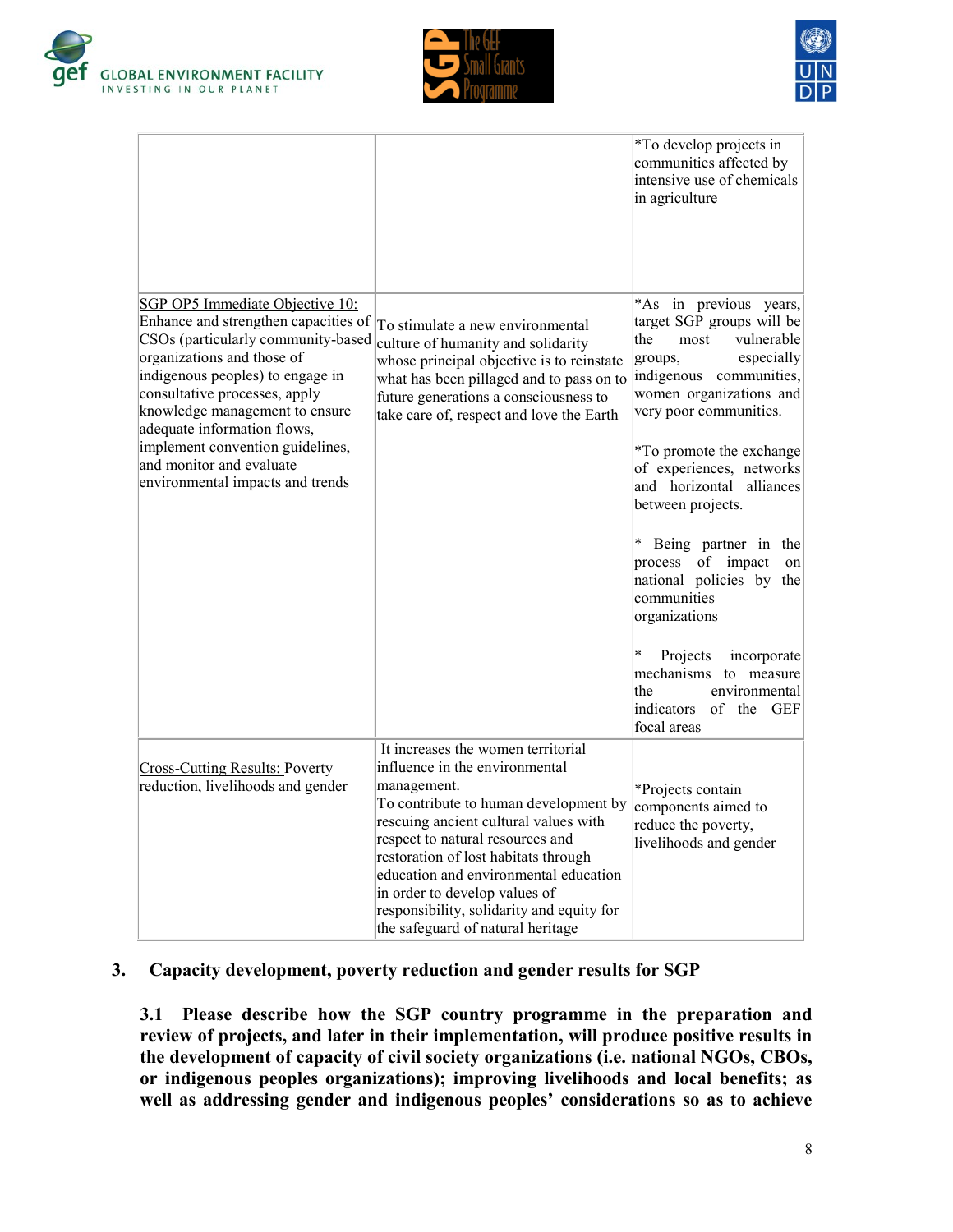





## **global environmental benefits[.](https://webmail.undp.org/owa/WebReadyViewBody.aspx?t=att&id=RgAAAAB7IEulsEidSanyFyW43JZABwBVYwxHYZVjQYMwFzs5jFe9AKyP1Y5MAADTzAgaDiHvR4o49kA6yGC1ACq2xEZrAAAJ&attid0=EABSsL1h%2f5foQ55PPPKZKLrx&attcnt=1&pn=1#footnote2)<sup>2</sup> Please also provide details how the capacity developed will be retained within different organizations and communities.**

In accordance with GEF mandate and SGP global policies, our country program is focused in the strengthening of community structures and local management. In line with this, our main partners are agricultural cooperatives as well as local development associations, whether NGO"s or people"s associations acknowledged by local governments. Also, we have made strong alliances with NGOs that are executing projects in certain areas who, through their own projects or with SGP funding, support and guide local organizations, so they can eventually become independent.

In the sectors mentioned above, there are some synergies in SGP global policies and domestic policies focusing on increasing the participation of women groups and indigenous communities, with respect to their traditional discrimination in environmental management and the strategic role they play in the administration of natural resources.

The SGP team, including volunteers and interns, supports community organizations in the elaboration of project profiles, and in the final proposals. They also make sure that the community participates in all project stages, organizing assemblies where community organizations or NGOs can discuss their initiatives with the population. Also, the SGP accompanies community organizations in their negotiations with government agencies, banks and/or micro-financing institutions. We also promote solidarity and mutual support among organizations, as well as exchange of experiences regarding Project management and execution.

On the other hand, the SGP makes sure that inside the implementing community organization or in the community participating in the project, people receive training and technical qualifications to ensure continuity to the initiative.

TRAC (CO UNDP) funds allocated for Operational Phase 5, will allow SGP to recruit an expert in community-based organizational strengthening, to provide continuous support to development of community organizations. That will not only improve project execution but also will strengthen community's structures for better socio/environmental management and other related issues of interest.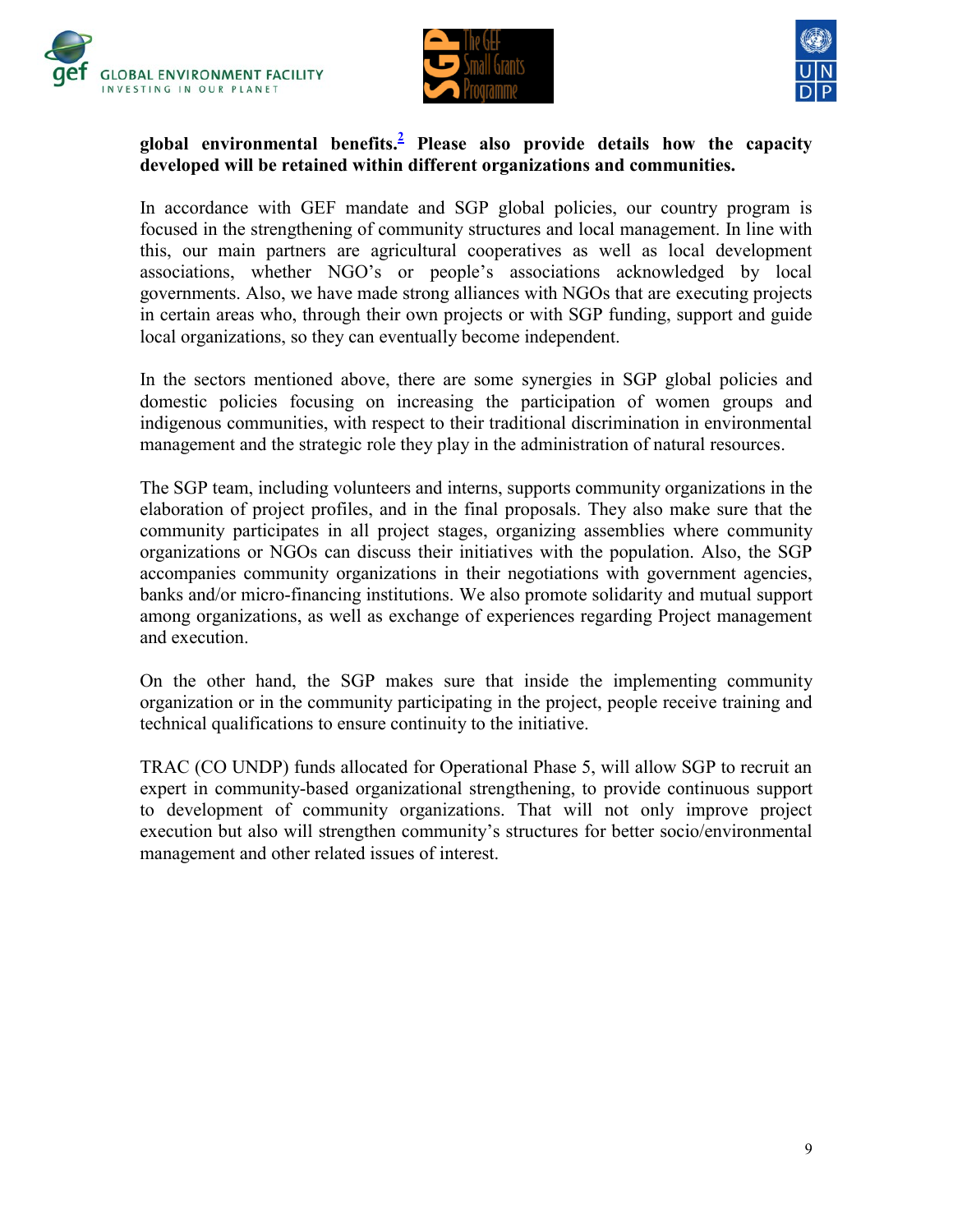

 $\overline{\mathcal{L}^{\mathcal{A}}(\mathcal{A})}$ 





# **4. OP5 country outcomes, indicators and activities (3 pages max)**

Table 3. Results Framework

| SGP OP5 Immediate Objective 1: Improve sustainability of protected areas and indigenous and |                                                                                   |                                                                                           |                                                                                  |  |  |
|---------------------------------------------------------------------------------------------|-----------------------------------------------------------------------------------|-------------------------------------------------------------------------------------------|----------------------------------------------------------------------------------|--|--|
| community conservation areas (ICCAs) through community-based actions                        |                                                                                   |                                                                                           |                                                                                  |  |  |
| <b>Outcomes</b>                                                                             | <b>Indicators</b>                                                                 | <b>Means of verification</b>                                                              | <b>Activities</b>                                                                |  |  |
| $*$ Outcome 1.1:<br>Improved<br>community - level                                           | *Hectares of indigenous<br>and community<br>conserved areas (ICCAs)<br>influenced | * Monitoring minutes of<br>the projects communities.<br>* IntermediumTechnical<br>Reports | *At least 10<br>implemented projects<br>by indigenous<br>communities, related to |  |  |
| actions and practices,<br>and reduced negative<br>impacts on                                | *Hectares of protected<br>areas influenced<br>*Hectares of significant            | * Photos<br>* Site Location with GPS *                                                    | biodiversity<br>management in<br>protected areas and<br>indigenous territories   |  |  |
| biodiversity resources in<br>and around                                                     | ecosystems with<br>improved conservation<br>status                                | Sale Agreements of<br>products                                                            | * At least 10<br>community projects<br>promoting green                           |  |  |
| protected areas, and<br>indigenous and                                                      |                                                                                   | *3 SGP Case studies<br>* Signed Agreements with                                           | markets of the<br>biodiversity products                                          |  |  |
| community conservation<br>areas                                                             |                                                                                   | other co-financers<br>Organisms                                                           | *Improved conversation<br>status of at least 20,000<br>hectares of forest with   |  |  |
| * Outcome 1.2: Benefits<br>generated                                                        |                                                                                   | *Signed Agreements with<br>institutions in order to<br>collaborate in the                 | significant ecosystems.<br>*6 significant                                        |  |  |
| at the community level<br>from                                                              |                                                                                   | management of protected<br>areas                                                          | ecosystems with                                                                  |  |  |
| conservation of<br>biodiversity in and                                                      |                                                                                   |                                                                                           | conservation                                                                     |  |  |
| around protected areas<br>and indigenous                                                    |                                                                                   |                                                                                           | aware<br>communities                                                             |  |  |
| and community<br>conservation areas                                                         |                                                                                   |                                                                                           | resulting in their                                                               |  |  |
| * Outcome 1.3:<br>Increased                                                                 |                                                                                   |                                                                                           | maintained or<br>improved conservation                                           |  |  |
| recognition and<br>integration of<br>indigenous                                             |                                                                                   |                                                                                           | status                                                                           |  |  |
| and community                                                                               |                                                                                   |                                                                                           |                                                                                  |  |  |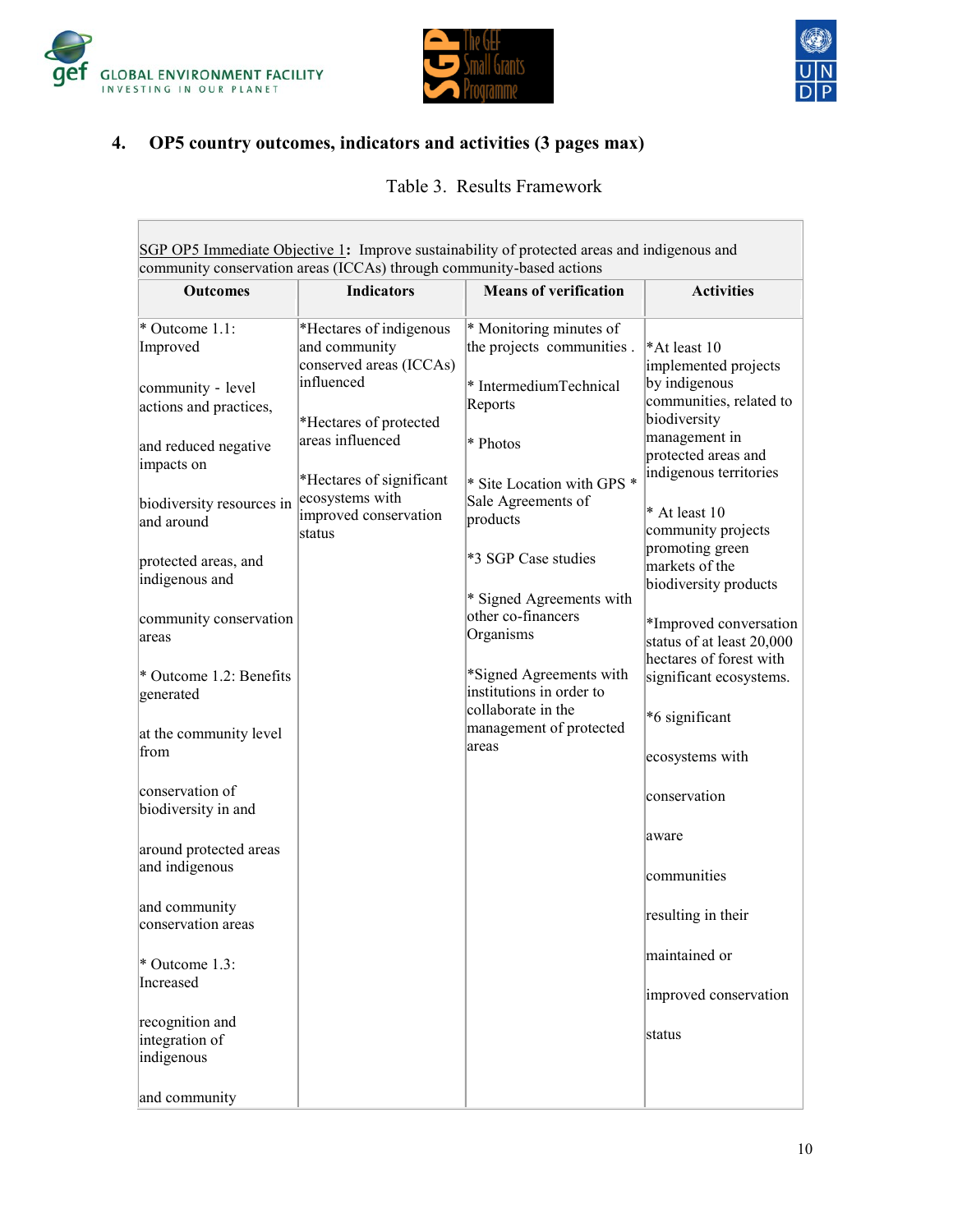

ÿ.





| conservation areas in                      |                                             |                                                                                                                                                                                        |                          |
|--------------------------------------------|---------------------------------------------|----------------------------------------------------------------------------------------------------------------------------------------------------------------------------------------|--------------------------|
| national protected area                    |                                             |                                                                                                                                                                                        |                          |
| systems                                    |                                             |                                                                                                                                                                                        |                          |
|                                            |                                             | SGP OP5 Immediate Objective 2: Mainstream biodiversity conservation and sustainable use into<br>production landscapes, seascapes and sectors through community initiatives and actions |                          |
| SGP BD Outcome 2.1:                        | *Hectares of production                     | * Monitoring minutes of                                                                                                                                                                |                          |
| Improved                                   | landscapes/seascapes                        | the projects communities.                                                                                                                                                              | *At least 1,000          |
|                                            | applying sustainable use                    |                                                                                                                                                                                        | community                |
| community - level                          | practices                                   | * IntermediumTechnical                                                                                                                                                                 |                          |
| sustainable use of                         | *Total value of                             | Reports                                                                                                                                                                                | members with             |
|                                            | biodiversity                                |                                                                                                                                                                                        |                          |
| biodiversity in<br>production landscapes / | products/ecosystem                          | *Photos                                                                                                                                                                                | improved                 |
|                                            | services produced (US<br>dollar equivalent) | * Site Location with GPS                                                                                                                                                               | livelihoods related      |
| seascapes through                          |                                             |                                                                                                                                                                                        |                          |
| community - based                          |                                             | * Sale Agreements of<br>products *3 SGP case                                                                                                                                           | to benefits from         |
| initiatives, frameworks<br>and market      |                                             | studies                                                                                                                                                                                | <b>ICCAs and PAs</b>     |
|                                            |                                             | * Signed Agreements with                                                                                                                                                               |                          |
| mechanisms, including                      |                                             | other co-financers                                                                                                                                                                     |                          |
| recognized                                 |                                             | Organisms                                                                                                                                                                              |                          |
|                                            |                                             |                                                                                                                                                                                        |                          |
| environmental standards                    |                                             | * Signed Agreements with<br>institutions in order to                                                                                                                                   |                          |
| that                                       |                                             | collaborate in the                                                                                                                                                                     |                          |
|                                            |                                             | management of protected                                                                                                                                                                |                          |
| incorporate biodiversity<br>considerations |                                             | areas                                                                                                                                                                                  |                          |
| SGP BD Outcome 2.2:                        |                                             |                                                                                                                                                                                        |                          |
| Increased                                  |                                             |                                                                                                                                                                                        |                          |
| understanding and                          |                                             |                                                                                                                                                                                        |                          |
| awareness of                               |                                             |                                                                                                                                                                                        |                          |
| sustainable use of                         |                                             |                                                                                                                                                                                        |                          |
| biodiversity                               |                                             |                                                                                                                                                                                        |                          |
|                                            |                                             | SGP OP5 Immediate Objective 3: Promote the demonstration, development and transfer of low carbon                                                                                       |                          |
| technologies at the community level        |                                             |                                                                                                                                                                                        |                          |
| *Outcome 3.1:                              |                                             | * Monitoring minutes of                                                                                                                                                                |                          |
| Innovative low -                           | *Tonnes of CO2 avoided                      | the projects communities.                                                                                                                                                              | *At least 6 renewable    |
|                                            | by implementing low                         |                                                                                                                                                                                        | energy projects in the   |
| GHG technologies                           | carbon technologies                         | * Intermedium Technical                                                                                                                                                                | communities              |
| deployed and                               | **Renewable energy                          | Reports                                                                                                                                                                                | *At least 12 projects of |
| successfully                               | measures                                    | * Photos                                                                                                                                                                               | improved cookers and     |
| demonstrated at the                        |                                             |                                                                                                                                                                                        | ovens                    |
|                                            | **Energy efficiency                         | * Site Location with GPS                                                                                                                                                               |                          |
|                                            |                                             |                                                                                                                                                                                        | *All Projects under the  |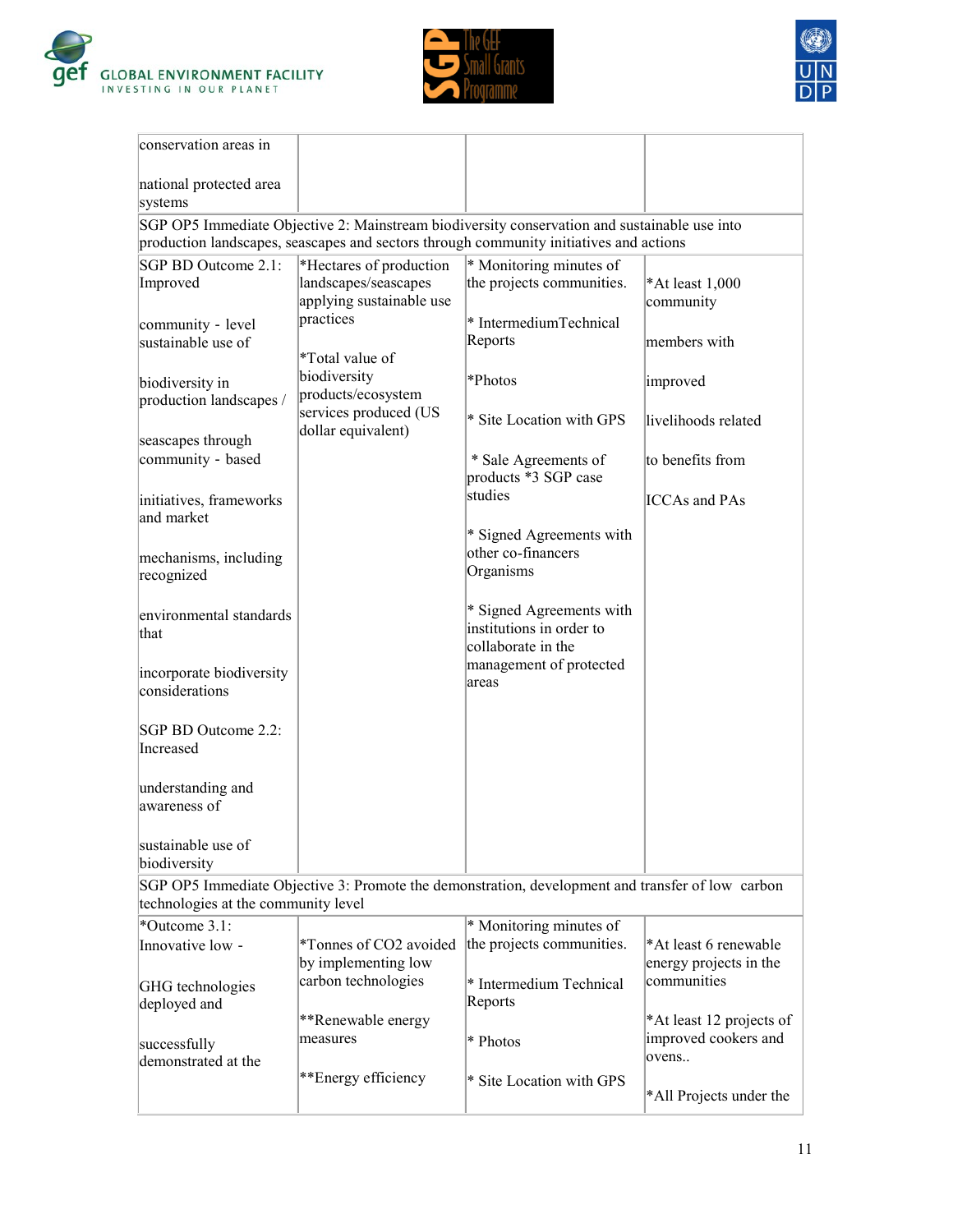





| community level                           | measures                                                                                            | *3 SGP case studies                                                                                                                                                                       | Climate Change Area<br>submit information of                            |
|-------------------------------------------|-----------------------------------------------------------------------------------------------------|-------------------------------------------------------------------------------------------------------------------------------------------------------------------------------------------|-------------------------------------------------------------------------|
| * Outcome 3.2: GHG<br>emissions           | **Number of community<br>members demonstrating<br>or deploying low-GHG                              | * Signed Agreements with<br>other co-financers                                                                                                                                            | tones of CO2 avoided.                                                   |
| avoided                                   | technologies                                                                                        |                                                                                                                                                                                           |                                                                         |
|                                           | **Total value of energy,<br>technology and transport<br>services provided (US<br>dollar equivalent) |                                                                                                                                                                                           |                                                                         |
|                                           |                                                                                                     | SGP OP5 Immediate Objective 4: Promote and support energy efficient, low carbon transport at the                                                                                          |                                                                         |
| community level                           |                                                                                                     |                                                                                                                                                                                           |                                                                         |
| *Outcome 4.1:<br>Low - GHG transport      | **Low carbon transport<br>practices                                                                 | *Actas de monitoreo<br>comunitario.                                                                                                                                                       | Al menos 2 proyectos<br>demostrativos de<br>eficiencia energética en    |
| options demonstrated at<br>the community  |                                                                                                     | *Reportes técnicos<br>intermedios.                                                                                                                                                        | transporte acuático.                                                    |
| level                                     |                                                                                                     | *Fotografías                                                                                                                                                                              |                                                                         |
| * Outcome 4.3: GHG<br>emissions           |                                                                                                     | *Ubicación del sitio con<br>GPS                                                                                                                                                           |                                                                         |
| avoided                                   |                                                                                                     | *3 SGP case studies                                                                                                                                                                       |                                                                         |
|                                           |                                                                                                     | *Acuerdos firmados con<br>otros organismos<br>cofinanciadores                                                                                                                             |                                                                         |
|                                           |                                                                                                     | SGP OP5 Immediate Objective 5: Support the conservation and enhancement of carbon stocks through<br>sustainable management and climate proofing of land use, land use change and forestry |                                                                         |
| * Outcome 5.1:<br>Sustainable land        | *Hectares under                                                                                     | * Monitoring minutes of<br>the projects communities.                                                                                                                                      | At least 6 projects                                                     |
| use, land use change,<br>and forestry     | improved sustainable                                                                                | * Intermedium Technical<br>Reports                                                                                                                                                        | that include components<br>of reforestation and<br>natural regeneration |
|                                           | land management and                                                                                 |                                                                                                                                                                                           |                                                                         |
| management and<br>climate proofing        | climate proofing                                                                                    | * Photos                                                                                                                                                                                  |                                                                         |
| practices adopted at the                  | practices                                                                                           | * Site Location with GPS                                                                                                                                                                  |                                                                         |
| community level                           | *Hectares of forests and                                                                            | *3 SGP case studies                                                                                                                                                                       |                                                                         |
| for forest and<br>non - forest land - use | non - forest lands with                                                                             | * Signed Agreements with<br>other co-financers                                                                                                                                            |                                                                         |
| types                                     | restoration and                                                                                     | Organisms                                                                                                                                                                                 |                                                                         |
| *Outcome 5.2:<br>Restoration and          | enhancement initiated                                                                               |                                                                                                                                                                                           |                                                                         |
|                                           | *Tonnes of CO2 avoided                                                                              |                                                                                                                                                                                           |                                                                         |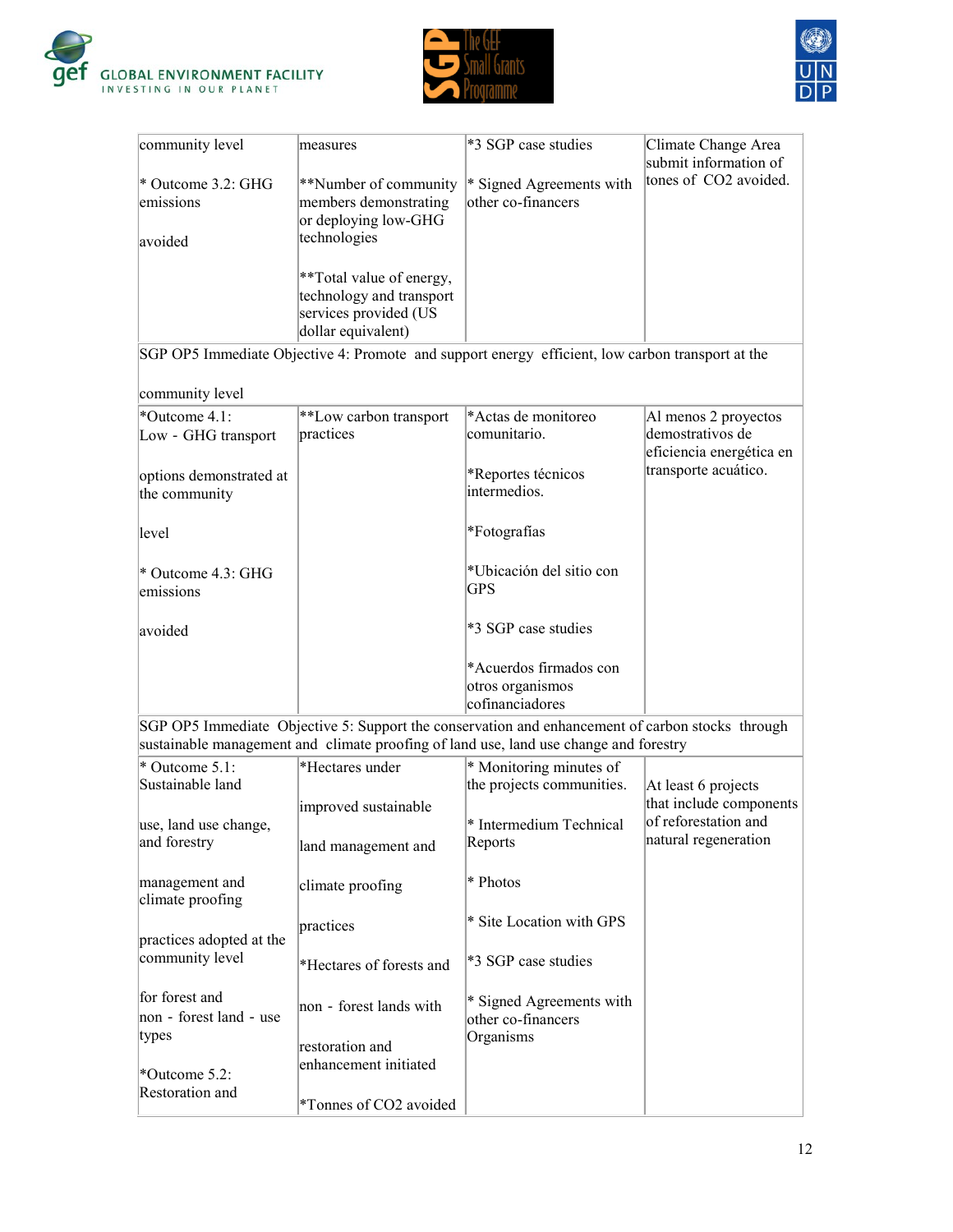





| practices<br>and non - forest lands.<br>SGP OP5 Immediate Objective 6: Maintain or improve flow of agro - ecosystem and forest ecosystem<br>services to sustain livelihoods of local communities<br>*SGP LD Outcome 6.1:<br>*Hectares of land<br>* Monitoring minutes of<br>At least 6 projects for<br>the projects communities.<br>integrated management<br>Improved<br>applying sustainable<br>on small properties, and<br>forest, agricultural<br>recovery of ancestral<br>and water<br>* Intermedium Technical<br>community - level<br>agro forestry practices<br>management<br>Reports<br>actions and practices,<br>at indigenous territories<br>practices<br>* Photos<br>and reduced negative<br>*Hectares of degraded<br>impacts on agro -,<br>land restored and<br>* Site Location with GPS<br>rehabilitated<br>and forest ecosystems<br>*3 SGP case studies<br>and ecosystem<br>*Number of communities<br>demonstrating sustainable<br>* Signed Agreements with<br>services demonstrated to<br>land and forest<br>other co-financers<br>sustain<br>management practices<br>Organisms<br>ecosystem functionality<br>*Outcome 6.2: |
|-------------------------------------------------------------------------------------------------------------------------------------------------------------------------------------------------------------------------------------------------------------------------------------------------------------------------------------------------------------------------------------------------------------------------------------------------------------------------------------------------------------------------------------------------------------------------------------------------------------------------------------------------------------------------------------------------------------------------------------------------------------------------------------------------------------------------------------------------------------------------------------------------------------------------------------------------------------------------------------------------------------------------------------------------------------------------------------------------------------------------------------------|
|                                                                                                                                                                                                                                                                                                                                                                                                                                                                                                                                                                                                                                                                                                                                                                                                                                                                                                                                                                                                                                                                                                                                           |
|                                                                                                                                                                                                                                                                                                                                                                                                                                                                                                                                                                                                                                                                                                                                                                                                                                                                                                                                                                                                                                                                                                                                           |
|                                                                                                                                                                                                                                                                                                                                                                                                                                                                                                                                                                                                                                                                                                                                                                                                                                                                                                                                                                                                                                                                                                                                           |
|                                                                                                                                                                                                                                                                                                                                                                                                                                                                                                                                                                                                                                                                                                                                                                                                                                                                                                                                                                                                                                                                                                                                           |
|                                                                                                                                                                                                                                                                                                                                                                                                                                                                                                                                                                                                                                                                                                                                                                                                                                                                                                                                                                                                                                                                                                                                           |
|                                                                                                                                                                                                                                                                                                                                                                                                                                                                                                                                                                                                                                                                                                                                                                                                                                                                                                                                                                                                                                                                                                                                           |
|                                                                                                                                                                                                                                                                                                                                                                                                                                                                                                                                                                                                                                                                                                                                                                                                                                                                                                                                                                                                                                                                                                                                           |
|                                                                                                                                                                                                                                                                                                                                                                                                                                                                                                                                                                                                                                                                                                                                                                                                                                                                                                                                                                                                                                                                                                                                           |
|                                                                                                                                                                                                                                                                                                                                                                                                                                                                                                                                                                                                                                                                                                                                                                                                                                                                                                                                                                                                                                                                                                                                           |
|                                                                                                                                                                                                                                                                                                                                                                                                                                                                                                                                                                                                                                                                                                                                                                                                                                                                                                                                                                                                                                                                                                                                           |
|                                                                                                                                                                                                                                                                                                                                                                                                                                                                                                                                                                                                                                                                                                                                                                                                                                                                                                                                                                                                                                                                                                                                           |
|                                                                                                                                                                                                                                                                                                                                                                                                                                                                                                                                                                                                                                                                                                                                                                                                                                                                                                                                                                                                                                                                                                                                           |
|                                                                                                                                                                                                                                                                                                                                                                                                                                                                                                                                                                                                                                                                                                                                                                                                                                                                                                                                                                                                                                                                                                                                           |
|                                                                                                                                                                                                                                                                                                                                                                                                                                                                                                                                                                                                                                                                                                                                                                                                                                                                                                                                                                                                                                                                                                                                           |
|                                                                                                                                                                                                                                                                                                                                                                                                                                                                                                                                                                                                                                                                                                                                                                                                                                                                                                                                                                                                                                                                                                                                           |
|                                                                                                                                                                                                                                                                                                                                                                                                                                                                                                                                                                                                                                                                                                                                                                                                                                                                                                                                                                                                                                                                                                                                           |
|                                                                                                                                                                                                                                                                                                                                                                                                                                                                                                                                                                                                                                                                                                                                                                                                                                                                                                                                                                                                                                                                                                                                           |
|                                                                                                                                                                                                                                                                                                                                                                                                                                                                                                                                                                                                                                                                                                                                                                                                                                                                                                                                                                                                                                                                                                                                           |
|                                                                                                                                                                                                                                                                                                                                                                                                                                                                                                                                                                                                                                                                                                                                                                                                                                                                                                                                                                                                                                                                                                                                           |
|                                                                                                                                                                                                                                                                                                                                                                                                                                                                                                                                                                                                                                                                                                                                                                                                                                                                                                                                                                                                                                                                                                                                           |
| Community - based                                                                                                                                                                                                                                                                                                                                                                                                                                                                                                                                                                                                                                                                                                                                                                                                                                                                                                                                                                                                                                                                                                                         |
|                                                                                                                                                                                                                                                                                                                                                                                                                                                                                                                                                                                                                                                                                                                                                                                                                                                                                                                                                                                                                                                                                                                                           |
| models of sustainable                                                                                                                                                                                                                                                                                                                                                                                                                                                                                                                                                                                                                                                                                                                                                                                                                                                                                                                                                                                                                                                                                                                     |
| forestry                                                                                                                                                                                                                                                                                                                                                                                                                                                                                                                                                                                                                                                                                                                                                                                                                                                                                                                                                                                                                                                                                                                                  |
| management developed,                                                                                                                                                                                                                                                                                                                                                                                                                                                                                                                                                                                                                                                                                                                                                                                                                                                                                                                                                                                                                                                                                                                     |
| and tested,                                                                                                                                                                                                                                                                                                                                                                                                                                                                                                                                                                                                                                                                                                                                                                                                                                                                                                                                                                                                                                                                                                                               |
|                                                                                                                                                                                                                                                                                                                                                                                                                                                                                                                                                                                                                                                                                                                                                                                                                                                                                                                                                                                                                                                                                                                                           |
| linked to carbon                                                                                                                                                                                                                                                                                                                                                                                                                                                                                                                                                                                                                                                                                                                                                                                                                                                                                                                                                                                                                                                                                                                          |
| sequestration                                                                                                                                                                                                                                                                                                                                                                                                                                                                                                                                                                                                                                                                                                                                                                                                                                                                                                                                                                                                                                                                                                                             |
| SGP OP5 Immediate Objective 7: Reduce pressures at community level from competing land uses (in the                                                                                                                                                                                                                                                                                                                                                                                                                                                                                                                                                                                                                                                                                                                                                                                                                                                                                                                                                                                                                                       |
| wider landscapes)                                                                                                                                                                                                                                                                                                                                                                                                                                                                                                                                                                                                                                                                                                                                                                                                                                                                                                                                                                                                                                                                                                                         |
| *Number of community<br>* Monitoring minutes of<br>SGP LD Outcome 7.1:<br>At least one project<br>Improved<br>the projects communities.<br>supported                                                                                                                                                                                                                                                                                                                                                                                                                                                                                                                                                                                                                                                                                                                                                                                                                                                                                                                                                                                      |
| members with improved                                                                                                                                                                                                                                                                                                                                                                                                                                                                                                                                                                                                                                                                                                                                                                                                                                                                                                                                                                                                                                                                                                                     |
| * Intermedium Technical<br>community - level                                                                                                                                                                                                                                                                                                                                                                                                                                                                                                                                                                                                                                                                                                                                                                                                                                                                                                                                                                                                                                                                                              |
| Reports<br>actions and practices,<br>actions and practices                                                                                                                                                                                                                                                                                                                                                                                                                                                                                                                                                                                                                                                                                                                                                                                                                                                                                                                                                                                                                                                                                |
|                                                                                                                                                                                                                                                                                                                                                                                                                                                                                                                                                                                                                                                                                                                                                                                                                                                                                                                                                                                                                                                                                                                                           |
| * Photos<br>and reduced negative<br>that reduce negative                                                                                                                                                                                                                                                                                                                                                                                                                                                                                                                                                                                                                                                                                                                                                                                                                                                                                                                                                                                                                                                                                  |
| impacts in land use                                                                                                                                                                                                                                                                                                                                                                                                                                                                                                                                                                                                                                                                                                                                                                                                                                                                                                                                                                                                                                                                                                                       |
| * Site Location with GPS<br>impacts on land uses                                                                                                                                                                                                                                                                                                                                                                                                                                                                                                                                                                                                                                                                                                                                                                                                                                                                                                                                                                                                                                                                                          |
| frontiers of                                                                                                                                                                                                                                                                                                                                                                                                                                                                                                                                                                                                                                                                                                                                                                                                                                                                                                                                                                                                                                                                                                                              |
| * SGP case study<br>agro - ecosystems and<br>forest                                                                                                                                                                                                                                                                                                                                                                                                                                                                                                                                                                                                                                                                                                                                                                                                                                                                                                                                                                                                                                                                                       |
| * Signed Agreements with                                                                                                                                                                                                                                                                                                                                                                                                                                                                                                                                                                                                                                                                                                                                                                                                                                                                                                                                                                                                                                                                                                                  |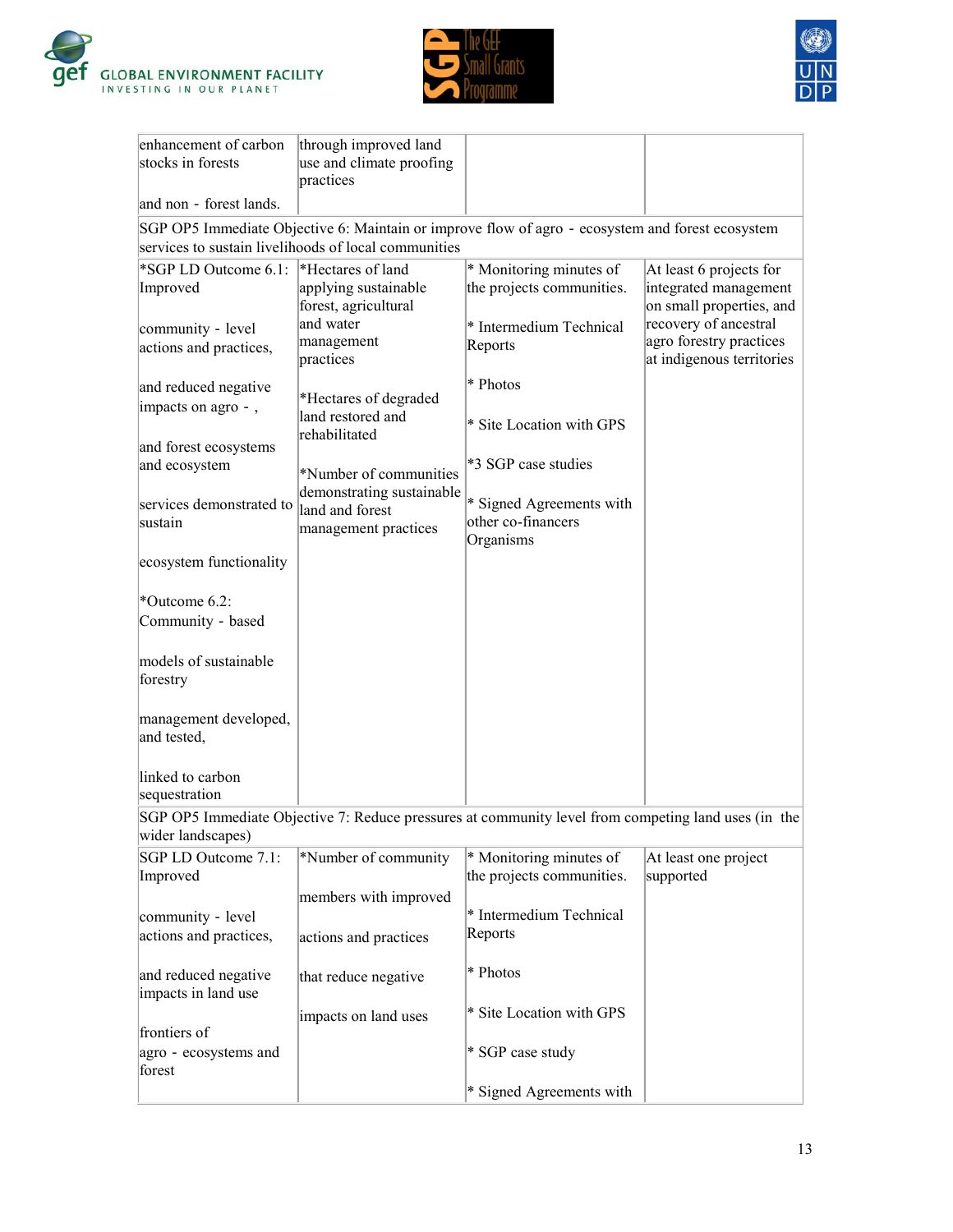





| ecosystems (rural/urban,                     |                                                                      | other co-financers<br>Organisms                                                              |                                                |
|----------------------------------------------|----------------------------------------------------------------------|----------------------------------------------------------------------------------------------|------------------------------------------------|
| agriculture/forest)                          |                                                                      |                                                                                              |                                                |
|                                              |                                                                      | SGP OP5 Immediate Objective 8: Support transboundary water body management with              |                                                |
| community - based initiatives                |                                                                      |                                                                                              |                                                |
| *SGP IW Outcome 8.1:<br><b>Effective</b> and | *Hectares of river/lake<br>basins applying<br>sustainable management | * Monitoring minutes of<br>the projects communities.                                         | At least 3 projects<br>implemented in sites of |
| climate resilient<br>community - based       | practices and contributing<br>to implementation of<br>SAPs           | <sup>*</sup> Intermedium Technical<br>Reports                                                | international<br>At least 1 bi-national        |
| actions and practices<br>supporting          | *Hectares of<br>marine/coastal areas or                              | * Photos                                                                                     | project                                        |
| implementation of SAP<br>regional priority   | fishing grounds managed<br>sustainably                               | * Site Location with GPS<br>*3 SGP case studies                                              |                                                |
| actions demonstrated                         | *Tonnes of land-based<br>pollution avoided                           | * Signed Agreements with<br>other co-financers                                               |                                                |
| SGP IW Outcome 8.2:<br>Synergistic           |                                                                      | Organisms                                                                                    |                                                |
| partnerships developed<br>between SGP        |                                                                      |                                                                                              |                                                |
| stakeholders and<br>transboundary water      |                                                                      |                                                                                              |                                                |
| management institutions<br>and structures    |                                                                      |                                                                                              |                                                |
| supporting<br>implementation of SAP          |                                                                      |                                                                                              |                                                |
| regional priority actions                    |                                                                      |                                                                                              |                                                |
|                                              |                                                                      | SGP OP5 Immediate Objective 9: Promote and support phase out of POPs and chemicals of global |                                                |
| oncern at community level                    |                                                                      |                                                                                              |                                                |
| SGP CH Outcome 9.1:<br>Improved              | *Tonnes of solid<br>waste prevented from<br>burning by               | * Monitoring minutes of<br>the projects communities.                                         | At least 2 implemented<br>POPs projects        |
| community - level<br>initiatives and actions | alternative disposal<br>*Kilograms of                                | * Intermedium Technical<br>Reports                                                           |                                                |
| to prevent, reduce and<br>phase out POPs,    | obsolete pesticides<br>disposed of<br>appropriately                  | * Photos<br>* Site Location with GPS                                                         |                                                |
| harmful chemicals and                        | *Kilograms of<br>harmful chemicals                                   |                                                                                              |                                                |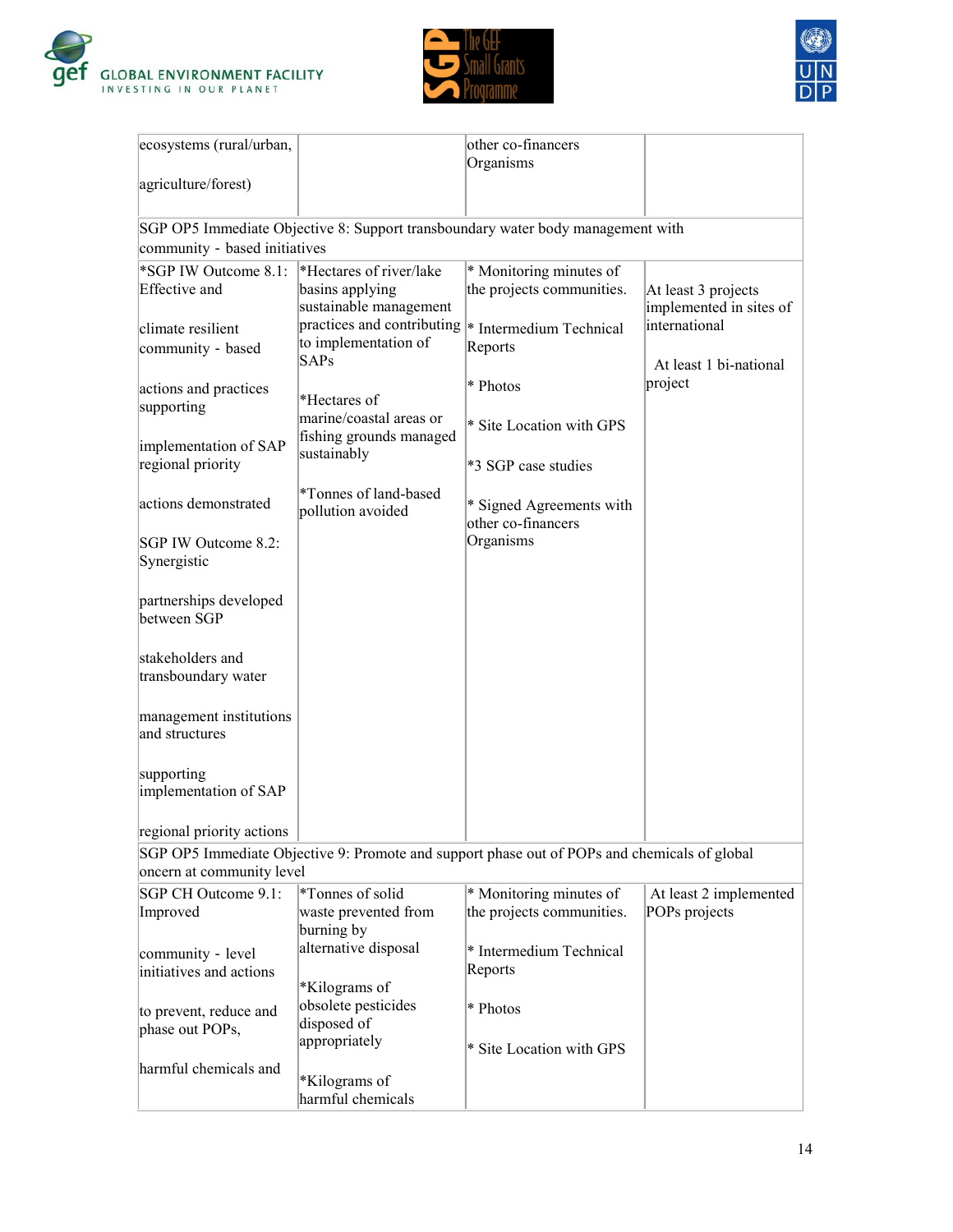





| other pollutants,                        | avoided from<br>utilization or release                                                                | *3 SGP case studies                                                                                                                                                                            |                                                                              |
|------------------------------------------|-------------------------------------------------------------------------------------------------------|------------------------------------------------------------------------------------------------------------------------------------------------------------------------------------------------|------------------------------------------------------------------------------|
| manage contaminated<br>sites in an       |                                                                                                       | * Signed Agreements with<br>other co-financers<br>Organisms                                                                                                                                    |                                                                              |
| environmentally sound<br>manner, and     |                                                                                                       |                                                                                                                                                                                                |                                                                              |
| mitigate environmental<br>contamination  |                                                                                                       |                                                                                                                                                                                                |                                                                              |
|                                          |                                                                                                       | SGP OP5 Immediate Objective 10: Enhance and strengthen capacities of CSOs (particularly                                                                                                        |                                                                              |
|                                          | guidelines, and monitor and evaluate environmental impacts and trends.                                | community - based organizations and those of indigenous peoples) to engage in consultative<br>processes, apply knowledge management to ensure adequate information flows, implement convention |                                                                              |
|                                          | SGP CD Outcome 10.2: <sup>*</sup> Number of NGOs/CBOs                                                 |                                                                                                                                                                                                | *At least 6 CBO's                                                            |
| Improved                                 | formed or registered                                                                                  | *3 SGP case studies                                                                                                                                                                            | formed and/or registered                                                     |
| information flows<br>to/from CBOs and    | *Number of indigenous<br>peoples directly<br>supported                                                | *Minutes of community<br>meetings with equal                                                                                                                                                   | *At least 12 indigenous<br>organization directly<br>supported.               |
| CSOs in SGP countries                    |                                                                                                       | participation                                                                                                                                                                                  |                                                                              |
| regarding good                           | *Number of women-led<br>projects directly                                                             | * Signed MOAs between                                                                                                                                                                          | *At least 12 women-led<br>projects directly                                  |
| practices and lessons<br>learned, and    | supported                                                                                             | UNDP and Indigenous<br>Organizations                                                                                                                                                           | supported                                                                    |
| application of such<br>practices         | *Number of quality<br>standards/labels achieved<br>or innovative financial<br>mechanisms put in place | * Signed MOAs between<br><b>UNDP</b> and Women<br>Organizations                                                                                                                                | * All the projects<br>applies right<br>mechanisms to ensure<br>the community |
| SGP CD Outcome 10.3:                     |                                                                                                       |                                                                                                                                                                                                | monitoring                                                                   |
| Increased public                         |                                                                                                       | *Certifications of new<br>organizations                                                                                                                                                        | *At least 6 projects<br>participates in contents                             |
| awareness and education<br>at the        |                                                                                                       | * SGP Strategy and format                                                                                                                                                                      | for national or                                                              |
|                                          |                                                                                                       | applications have inclusive                                                                                                                                                                    | international recognition                                                    |
| community - level<br>regarding global    |                                                                                                       | policies for indigenous<br>people and women's<br>organizations                                                                                                                                 |                                                                              |
| environmental issues                     |                                                                                                       |                                                                                                                                                                                                |                                                                              |
| SGP CD Outcome 10.4:<br>Capacity of CBOs |                                                                                                       |                                                                                                                                                                                                |                                                                              |
| and CSOs strengthened<br>to support      |                                                                                                       |                                                                                                                                                                                                |                                                                              |
| implementation of<br>global conventions  |                                                                                                       |                                                                                                                                                                                                |                                                                              |
| SGP CD Outcome 10.5:                     |                                                                                                       |                                                                                                                                                                                                |                                                                              |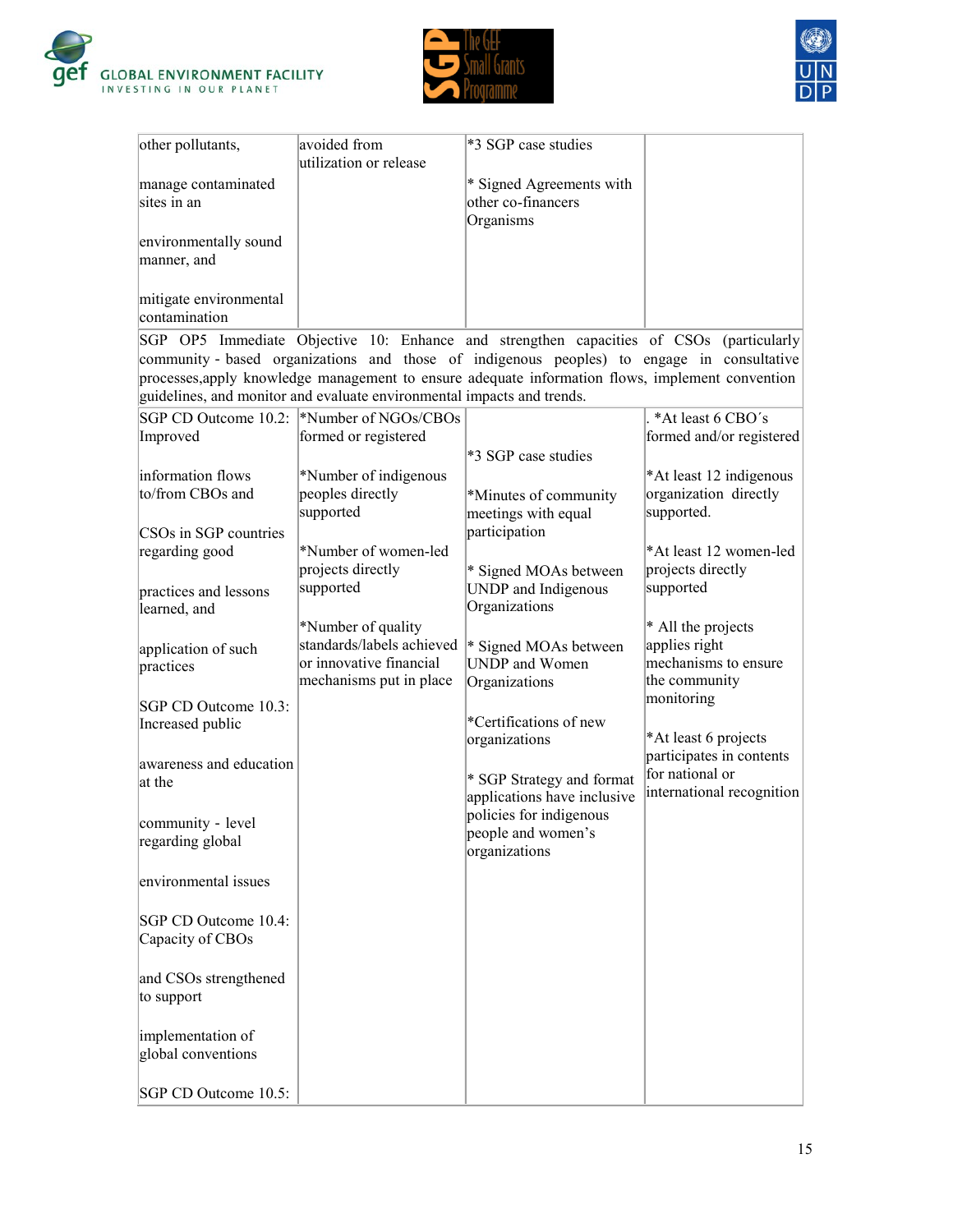





| Increased                                         |                          |                                                                               |                                                 |
|---------------------------------------------------|--------------------------|-------------------------------------------------------------------------------|-------------------------------------------------|
| application of<br>community - based               |                          |                                                                               |                                                 |
| environmental<br>monitoring                       |                          |                                                                               |                                                 |
| SGP CD Outcome 10.6:<br>Evaluation of SGP         |                          |                                                                               |                                                 |
| projects and programs<br>against expected         |                          |                                                                               |                                                 |
| results strengthened,<br>including increased      |                          |                                                                               |                                                 |
| capacity of CBOs and<br>CSOs to apply             |                          |                                                                               |                                                 |
| relevant evaluation<br>methodologies              |                          |                                                                               |                                                 |
| Cross - Cutting Results: Livelihoods and Gender   |                          |                                                                               |                                                 |
| <b>SGP's Results</b><br>Framework for OP5, as     | *Percentage of projects  |                                                                               | All projects                                    |
| approved by the SGP                               | that include gender      | *3 SGP case studies                                                           | have sufficient                                 |
| Steering                                          | analysis or incorporate  | *Minutes of community<br>meetings with equal                                  | scope to                                        |
| Committee, does not<br>include specific           | gender relevant          | participation                                                                 | include gender                                  |
| objectives on                                     | elements in a positive   | * Signed MOAs between<br>UNDP and Indigenous                                  | mainstreaming.                                  |
| livelihoods and gender.                           | manner.                  | Organizations                                                                 | All SGP's Nicaragua<br>projects include         |
| Nonetheless, SGP does<br>produce positive         | *Percentage of projects  | * Signed MOAs between<br>UNDP and Women                                       | sustained                                       |
| results in these areas,                           | with appropriate gender  | Organizations                                                                 | livelihood improvement                          |
| which contribute to the<br>overall achievement of | balance of participants  | *Certifications of new<br>organizations * SGP                                 | resulting from SGP                              |
| Global                                            | and target beneficiaries | Strategy and format<br>applications have inclusive<br>policies for indigenous | support.                                        |
| <b>Environmental Benefits</b><br>through          | Percentage of projects   | people and women's<br>organizations                                           | At least 50% of projects<br>includes in reports |
| sustainable<br>development. Generally,            | that include             |                                                                               | socio-economic<br>analysis.                     |
| SGP seeks to improve                              | socioeconomic analysis   |                                                                               |                                                 |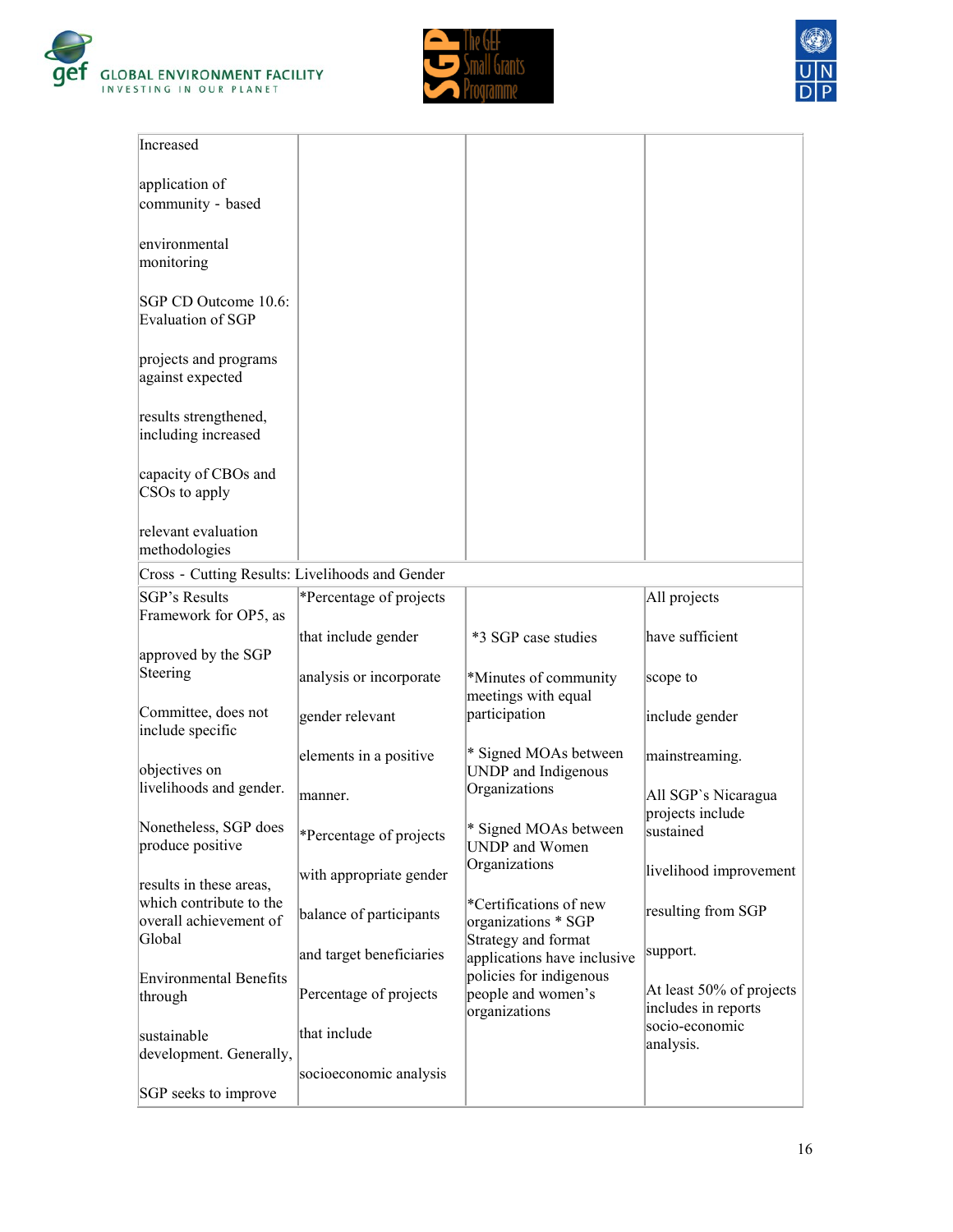





| livelihoods through                                                  | *Number of community   |  |
|----------------------------------------------------------------------|------------------------|--|
| increasing local benefits   members with sustained<br>generated from |                        |  |
| environmental                                                        | livelihood improvement |  |
| resources, and                                                       | resulting from SGP     |  |
| mainstream gender<br>considerations in                               | support                |  |
| community - based<br>environmental                                   |                        |  |
| initiatives.                                                         |                        |  |

### **5. Monitoring & Evaluation plan (3 pages max)**

#### **5.1 Please describe the Monitoring & Evaluation plan for the portfolio of individual SGP projects working with civil society organizations (i.e. national NGOs, CBOs, or indigenous peoples' organizations). Details on the frequency of monitoring visits and evaluations of projects should be provided.**

The SGP team supported by the National Steering Committee and MARENA with its delegations and SINIA, will carry out project monitoring and evaluation based on an impact, outcome and indicator framework by focal area, previously defined, discussed and approved by all project parties involved, particularly the communities. A base line is also established by which project advances are to be measured.

### **Field monitoring is carried out during the following project moments**:

It starts during the preparation of a proposal, once the project profile has been approved. The proposing organization and members of the community where the project would be developed are summoned for a meeting. All information provided in the document is then verified and discussed with the population and the organization to determine the viability of the proposal. The proposals are also sent to the pertinent MARENA delegation to gather further relevant information and recommendations. The organization will carry out the pertinent modifications according to the results of these discussions.

Once the projects are approved by the National Steering Committee and organizations have been notified, another meeting is held in the MARENA departmental delegation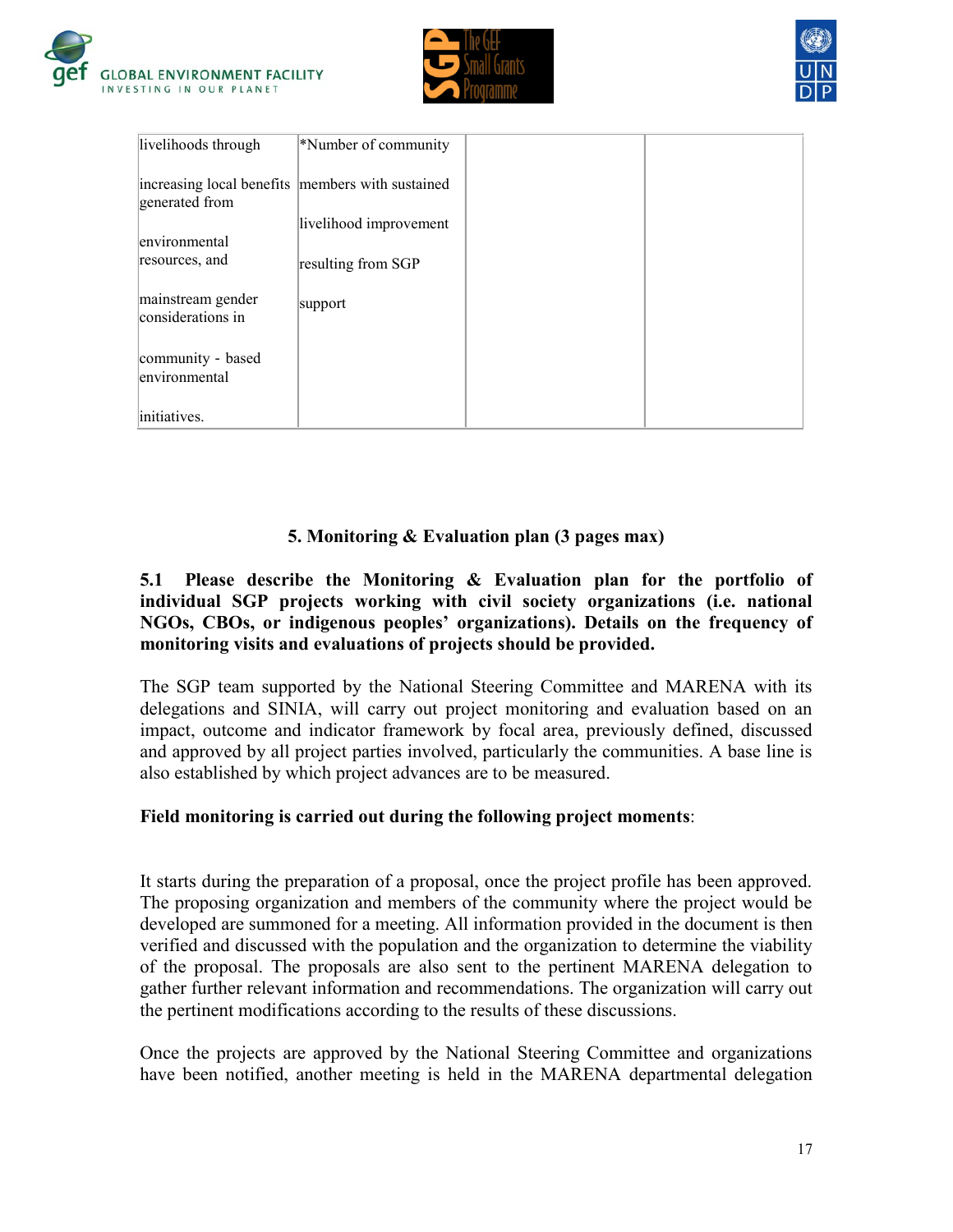





with executing organizations, in order to elaborate a monitoring plan including MARENA"s technical support and follow-up.

The SGP will visit project when execution starts, to verify that the process has been participatory and well informed. Information concerning project content and budget is discussed with the community, and participatory mechanisms are identified and approved. Some communities establish Project Committees, Management Committees or Purchasing Committees. At this initial meeting, it is important to ensure the participation of MARENA"s departmental delegation, the Local Government Environmental Secretariat and corresponding departmental delegations for related topics as INTUR, INAFOR, and MAGFOR among others. Their presence should result in a support plan for technical follow up and coordination.

### **Financial monitoring:**

One of the fundamental objectives of SGP projects is training partner organizations in funding and resource management. For that purpose, a strong emphasis is placed in the creation and/or strengthening of administrative and financial management capacities. With the support of UNDP Country Office, the SGP will continue to have staff dedicated to project financial monitoring, and project staff qualification in fund management, resource administration and knowledge of the required accounting and reporting procedures and formats, allowing a continuous and systematic follow-up of projects' financial execution through the corresponding progress and final reports.

#### **5.2 Please describe how local stakeholders will participate in setting project objectives and outputs; how they will participate in monitoring with what kind of method and periodicity; and how progress will be documented and reported.**

Desde el concept paper, la comunidad participa en el diseño de lo que en una segunda fase se convertirá en la propuesta. La propuesta contiene actividades e indicadores definidos por la organización ejecutora junto con la comunidad. El SGP garantiza los procesos participativos y la toma de decisiones colectivas. Se realiza una asamblea comunitaria previa a la aprobación del proyecto y luego otra cuando el proyecto está aprobado y de esta manera con la comunidad se definen los mecanismos de monitoreo.

The community participates in periodic monitoring activities that SGP carries out (at least 3) to follow-up project activities. The SGP and MARENA will adopt a unified format to collect monitoring information.

Based on that format a meeting is held with the community, the implementing organizations and other relevant stakeholders, in order to ensure a participatory evaluation process, involving all those who established coordination mechanisms during project implementation: partner organizations, key actors from the community, people who participated in the implementation of the project, municipal authorities, MARENA officials and members of the SGP`s National Steering Committee.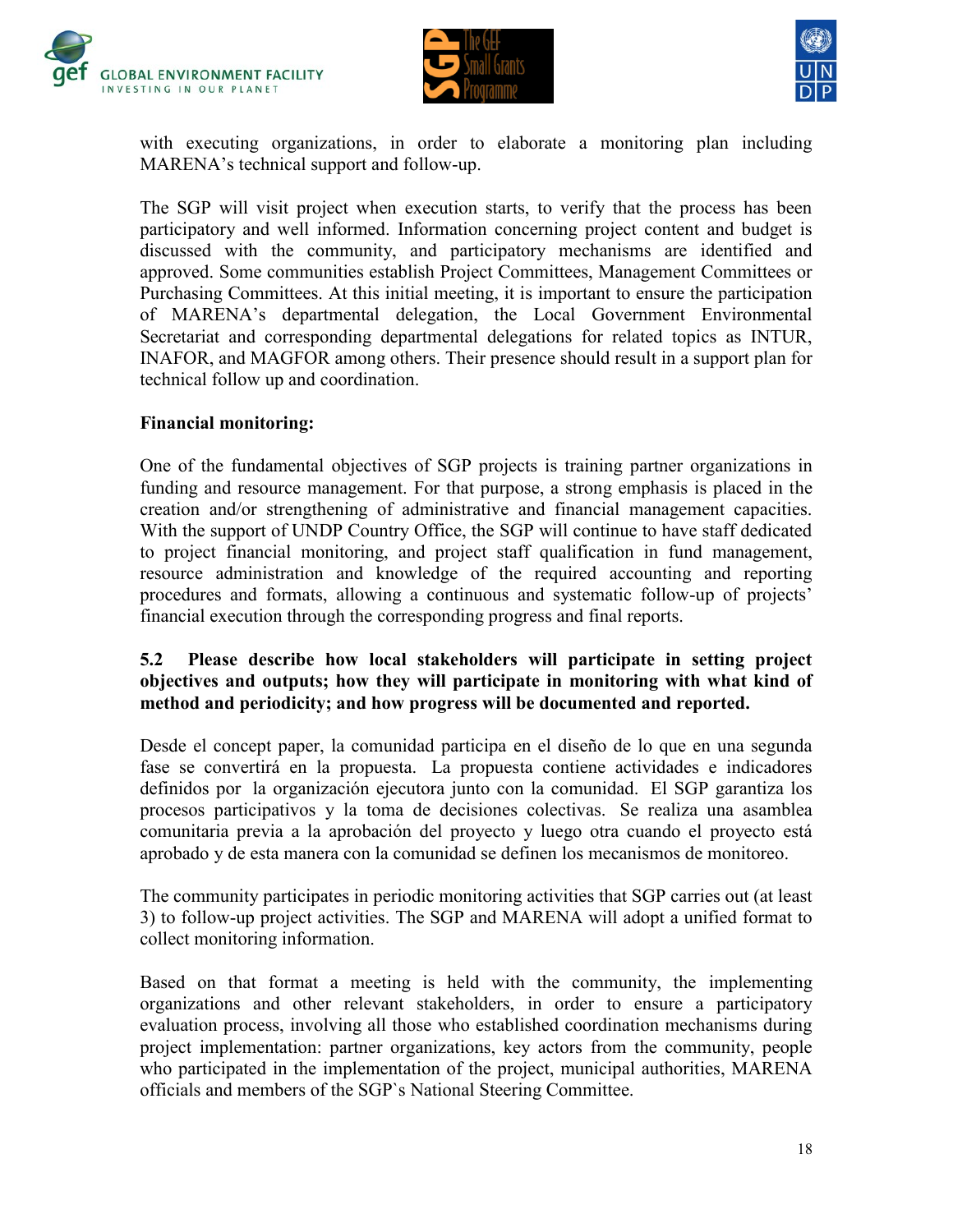





In addition, an annual workshop is carried out with all on-going projects, with the participation of all relevant stakeholders, including cooperation agencies, to share lessons learned and disseminate experiences of the different projects.

Table 4. M&E Plan at the Project Level

| <b>SGP Individual Project Level</b>                                                                   |                            |                                                    |  |  |
|-------------------------------------------------------------------------------------------------------|----------------------------|----------------------------------------------------|--|--|
| <b>M&amp;E Activity</b>                                                                               | <b>Responsible Parties</b> | <b>Timeframe</b>                                   |  |  |
| Participatory Project Monitoring                                                                      | Grantees                   | Duration of project                                |  |  |
| Baseline Data Collection <sup>4</sup>                                                                 | Grantees, NC               | At project concept planning and<br>proposal stage  |  |  |
| Two or Three Project Progress and<br>Financial Reports (depending on agreed<br>disbursement schedule) | Grantees, NC, PA           | At each disbursement request                       |  |  |
| Project Workplans                                                                                     | Grantees, NC, PA           | Duration of project                                |  |  |
| NC Project Proposal Site Visit<br>(as necessary / cost effective <sup>2</sup> )                       | NC                         | Before project approval, as<br>appropriate         |  |  |
| NC Project Monitoring Site Visit<br>(as necessary / cost effective)                                   | NC                         | Three or four visits, as<br>appropriate            |  |  |
| NC Project Evaluation Site Visit<br>(as necessary / cost effective)                                   | NC                         | At end of project, as appropriate                  |  |  |
| Project Final Report                                                                                  | Grantees                   | Following completion of project<br>activities      |  |  |
| <b>Project Evaluation Report</b>                                                                      | NC, NSC, External party    | Following completion of project<br>activities      |  |  |
| (as necessary / cost effective)                                                                       |                            |                                                    |  |  |
| Prepare project description to be<br>incorporated into global project database                        | PA, NC                     | At start of project, and ongoing<br>as appropriate |  |  |

#### **5.3 Please describe the strategy for how the results of SGP individual projects will be aggregated at the country programme portfolio level. Please describe the target indicators for focal area and multi-focal area outcomes.**

Since the OP4 country strategy, all the individuals project are designed to contribute to the national country strategy, as well as the goals, results and global impacts.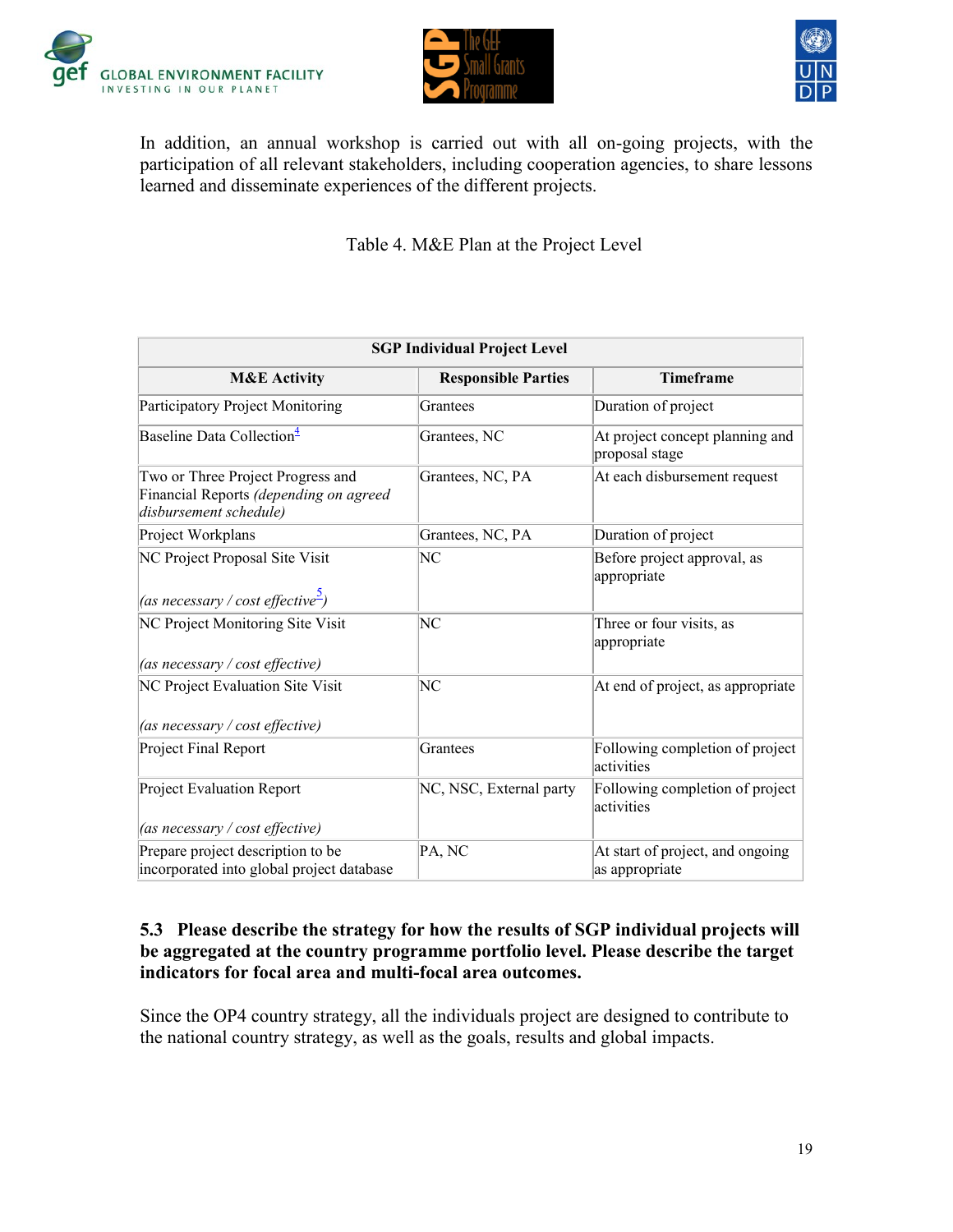





Contribute to local and global environmental benefits through financial and technical support to local initiatives which in turn contribute to raising the standards of living of the population and strengthens community management

| Focal Areas                 | Impacts                                                                                                                                                                                                | Outcomes                                                                                                                                                                                                                                                                                              |
|-----------------------------|--------------------------------------------------------------------------------------------------------------------------------------------------------------------------------------------------------|-------------------------------------------------------------------------------------------------------------------------------------------------------------------------------------------------------------------------------------------------------------------------------------------------------|
| Biodiversity                | Conservation, protection,<br>preservation and sustainable and<br>improved management of<br>ecosystems, habitats, species and<br>protected areas                                                        | Communities and local groups<br>promote initiatives to realize a<br>sustainable management of micro<br>watersheds, sites of natural<br>reserves and buffer zones<br>(biosphere or Ramsar), the<br>protection of threatened or<br>endangered species, obtaining<br>economic benefits.                  |
| Climate Change              | Reduce / prevent emissions of<br>greenhouse gases, due to the<br>ability of communities to<br>increase the use of renewable<br>energy sources and reduce<br>vulnerability to climate change<br>effects | Communities and inhabitants<br>benefit from the efficient use of<br>the fuel wood and the sustainable<br>management of forests,<br>plantations and agricultural or<br>industrial waste for its use as<br>renewable sources of energy<br>Work was made and measures<br>were implemented to control and |
|                             |                                                                                                                                                                                                        | mitigate critical threat of natural<br>disasters                                                                                                                                                                                                                                                      |
| Land Degradation            | Reduced / stopped the advance of<br>desertification processes                                                                                                                                          | Rural communities implement<br>plans of management of soil and<br>water conservation                                                                                                                                                                                                                  |
| <b>International Waters</b> | Reduced pollution of<br>international waters and<br>controlled degradation of critical<br>habitats (wetlands, shallow                                                                                  | Communities properly and<br>comprehensively manage<br>watersheds, wetlands, shallow<br>waters or reefs                                                                                                                                                                                                |
| POP's                       | Promote and support phase out of<br>POPs and chemicals of global<br>oncern at community level                                                                                                          | Rural communities implement<br>measures to avoid the use of<br>persistent organic pollutants<br>(POPs)                                                                                                                                                                                                |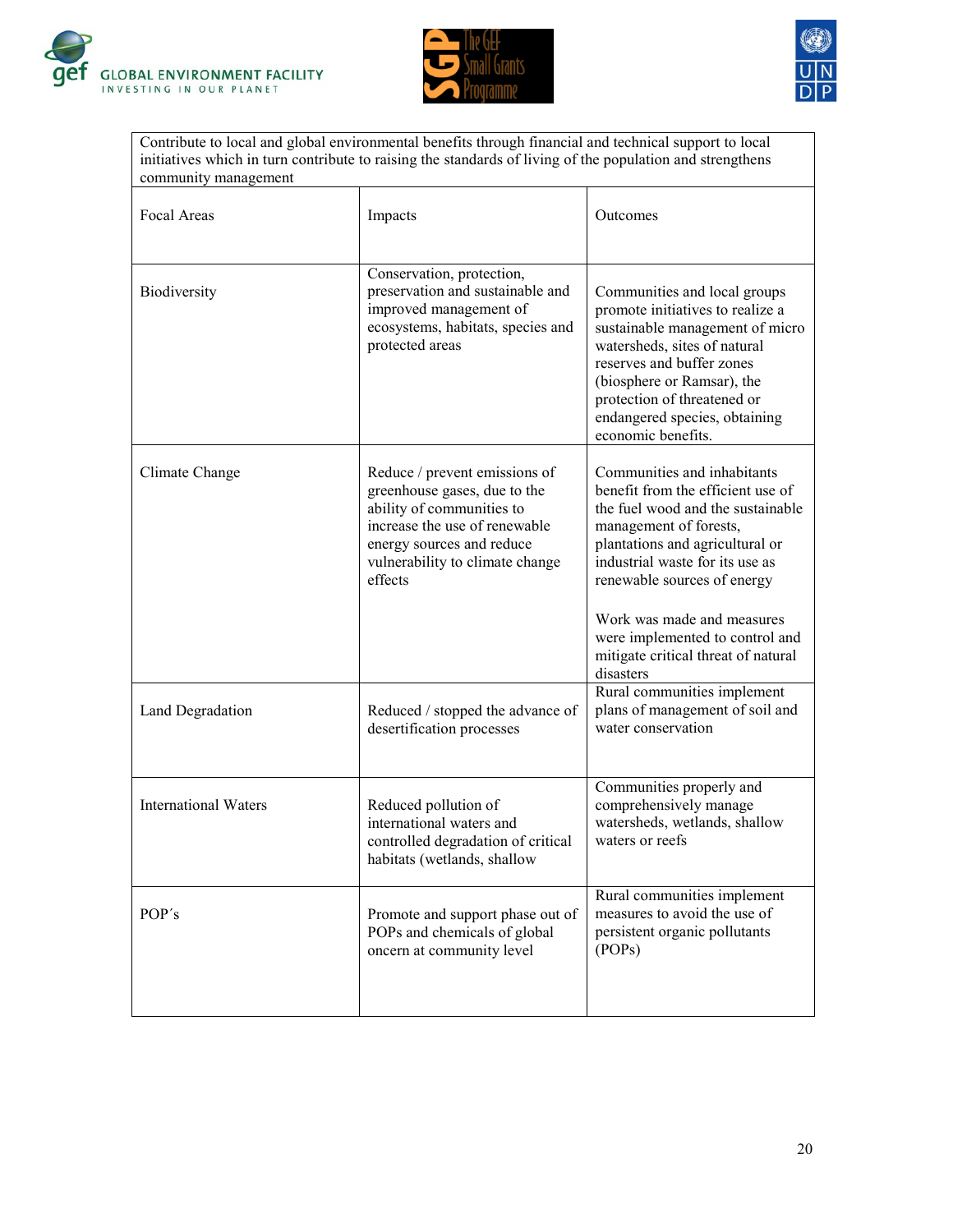





#### Table 5. M&E Plan at the Programme Level

| <b>SGP Country Programme Level</b>                                          |                                                       |                                  |  |  |
|-----------------------------------------------------------------------------|-------------------------------------------------------|----------------------------------|--|--|
| <b>M&amp;E Activity</b>                                                     | <b>Responsible Parties</b>                            | <b>Timeframe</b>                 |  |  |
| Country Programme Strategy Review                                           | NSC, NC, CPMT                                         | Start of OP5                     |  |  |
| Strategic Country Portfolio Review                                          | NSC, NC                                               | Once during OP5                  |  |  |
| <b>NSC</b> Meetings                                                         | NSC, NC, UNDP CO                                      | At least, four meetings per year |  |  |
| Performance and Results Assessment<br>(PRA) of NC Performance               | NC, NSC, UNDP CO,<br>CPMT, UNOPS                      | Once per year                    |  |  |
| Country Programme Review resulting in<br>Annual Country Report <sup>6</sup> | NC presenting to NSC and Once per year<br><b>CPMT</b> |                                  |  |  |
| Financial 4-in-1 Report                                                     | NC/PA, UNOPS                                          | Ouarterly                        |  |  |

#### **6 Knowledge Management Plan (1 page max)**

#### **6.1. Please describe your plans for capturing, sharing, and disseminating the lessons learned and good practices identified through the country portfolio of SGP projects with civil society, government, and other relevant stakeholders (i.e. process for generating knowledge; type of knowledge products; knowledge fairs; peer to peer exchanges; use of demonstration sites; knowledge centers etc.).**

Establishing a Local Organization Network: All organizations linked to the SGP will be encouraged to participate and use this space to share useful information about on-going events, funding opportunities, consultation among organizations, among others.

Publishing an annual projects summary systematize information of projects implemented throughout the year, as well as the main lessons learned at each project and Program level.

Website: The SGP will update its website as well as UNDP CO"s website, and their Facebook accounts, with information on the Programme and on every organization and funded project. This page will be a space for organizations to promote their actions, through pictures, announcements of events and resource management, among others.

Annual Workshop-Fair: Results of the executed projects will be presented at the end of every year through documents, brochures, videos, data shows, and samples of elaborated products in the case of productive projects.

**6.2 Please describe how the SGP country programme will use this knowledge to inform and influence policy at the local, regional and national levels (i.e. identify key policy processes and relevant networks).**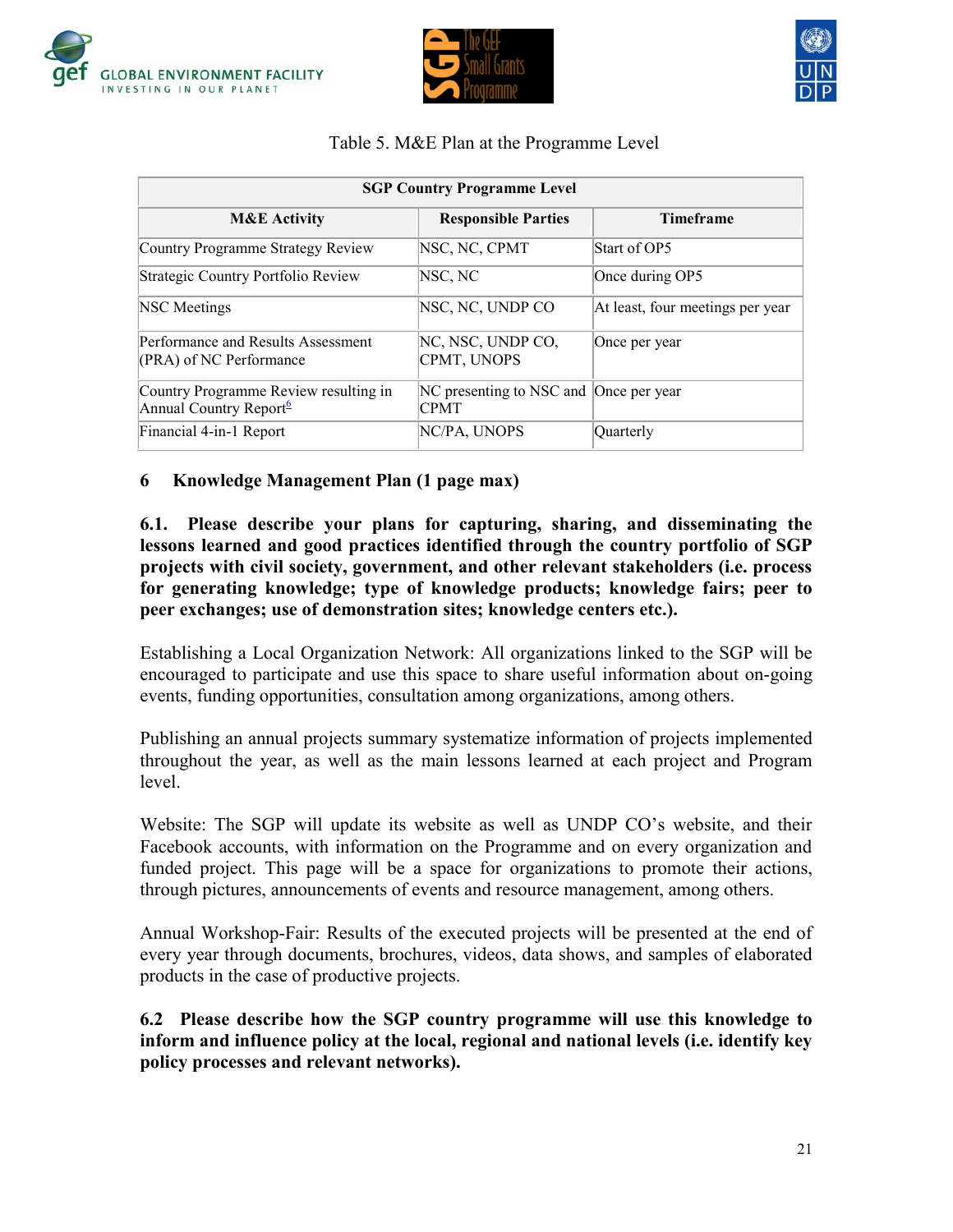





The main strategy to influence the process of policy making will be ensuring the participation of stakeholders in the various forums and thematic consultations carried out by government institutions and local authorities, and also including in projects (when pertinent) some components directed to achieve the approval of certain policies at local level.

### **6.3 Please describe how the SGP country programme will use this knowledge to replicate and up-scale good practices and lessons learned from SGP projects.**

Reports, videos, and annual fairs have traditionally been very useful for transmitting horizontal information, and allow other based community organizations, NGOs and other projects carried out in the country to replicate those experiences. Partner agencies and national and international NGOs have expressed their interest to continue funding the initiative and even bring it to a larger scale (up-scale).

# **7 Resource Mobilization Plan (1 page max)**

**7.1. Please describe the resource mobilization plan to enhance the sustainability of the SGP country programme with reference to: (i) the diversification of funding sources to achieve greater impact (i.e. non-GEF resources that help address sustainable development concerns); and (ii) the cost recovery policy to co-finance a share of the SGP country programme management costs.**

Since last year the UNDP CO has provided support to initiate a resource mobilization plan for external cooperation. The plan includes UNDP DRR meetings with the donor"s environmental round table in the country, as well as visits to embassies and other actors interested in financing SGP related issues.

### **7.2. Please outline possibilities to develop strategic partnerships (identifying their objectives and possible synergies with SGP) with the following potential partners: (i) national government agencies; (ii) multilateral agencies or financial institutions (such as the World Bank, regional development banks, and/or other international organizations); (iii) bilateral agencies; (iv) non-governmental organizations and foundations; and (v) private sector.**

SGP funding strategy aims to continue its work with partnerships which also contribute to make the programme visible and emphasize its role in the development agenda. The DRR seeks firstly to create greater synergies with initiatives and projects financed by the United Nations system, especially UNDP and other GEF projects, like Climate Change Adaptation and Strengthening the System of Protected Areas. It also works to establish alliances or timely cooperation with other bilateral or multilateral agencies such as USAID, in issues like sustainable business in protected areas; IDB, on issues of watershed management and renewable energy; GIZ, for sustainable management of protected areas and indigenous communities, among others. Also we continue to strengthen our alliances with international NGOs as HIVOS, (from the Netherlands), in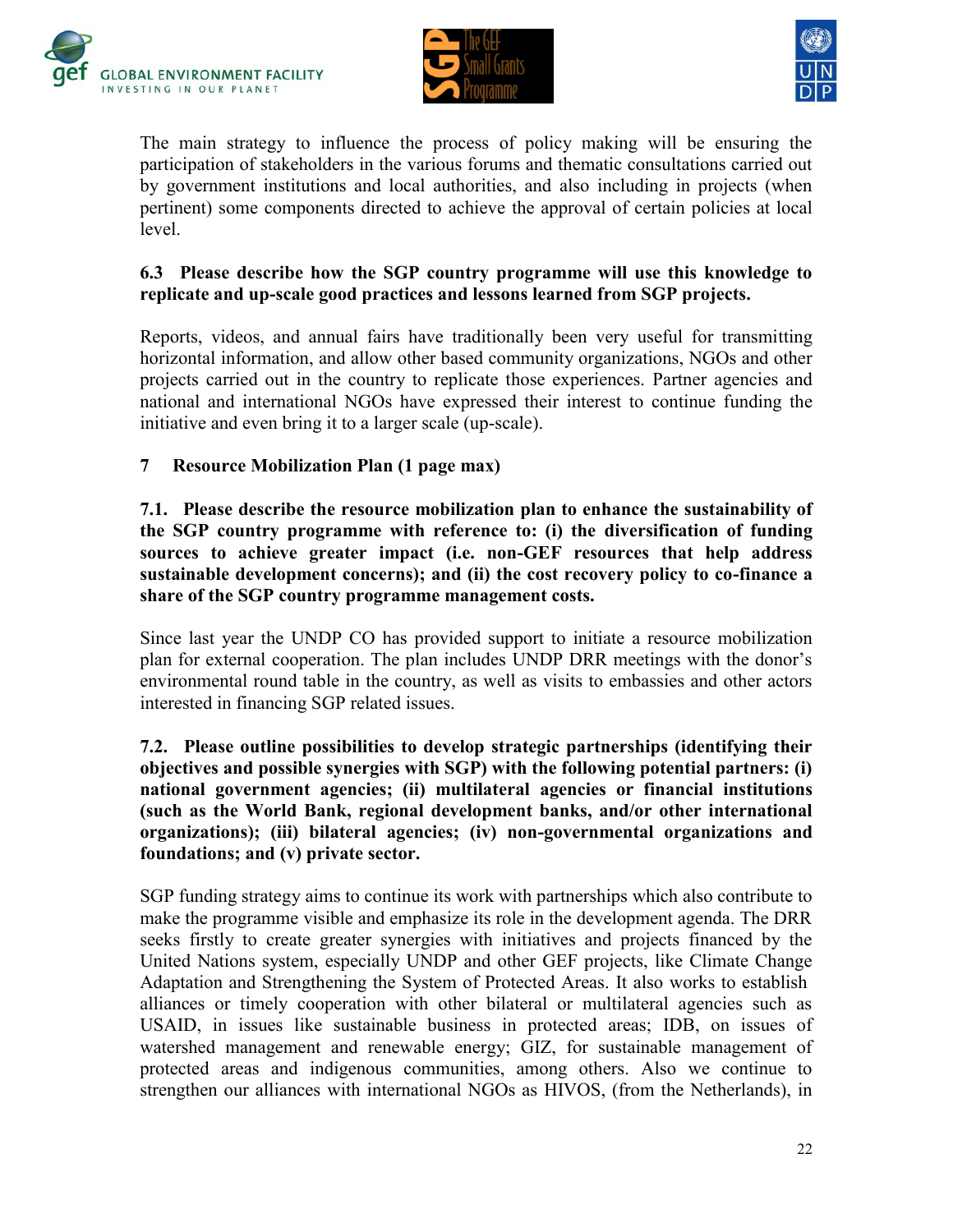





the field of renewable energy, and with the Ford Foundation and indigenous people, on the forest issue.

We also maintain strong partnerships with government agencies such as the Ministry of the Environment and Natural Resources (MARENA) and the Tourism Institute (INTUR).

With the private sector we already had experience with a private bank financing a two year campaign for Green Wave, and for the OP5 we will seek for greater support from the private sector on issues such as solid waste management, as well as environmental education.

The level of SGP OP5 resources is an estimated total of the GEF core grant allocation, anticipated STAR resources and HIVOS co-financing 2011.

During OP5, the SGP capacity development outcome is cross-cutting and relates to interventions corresponding with each of the relevant GEF focal areas.

A specialist will be contracted who will establish measures in relation with tons of CO2 avoided as well as hectares of land under improved land  $us<sup>4</sup>$  Capacity-development workshops and M&E trainings may be organized in relation to innovative techniques for community monitoring, including new technologies (i.e. GPS-enabled cameras, aerial photos, participatory GIS, etc.); as well as in response to guidelines for "climate proofing" of GEF focal area interventions; REDD+ standards; and/or other specific donor/co-financing requirements.

To ensure cost-effectiveness, project level M&E activities, including project site visits, will be conducted on a discretionary basis, based on internally assessed criteria including (but not limited to) project size and complexity, potential and realized risks, and security parameters.

The annual Country Programme Review exercise should be carried out in consultation with the national Rio Convention focal points and the associated reporting requirements.